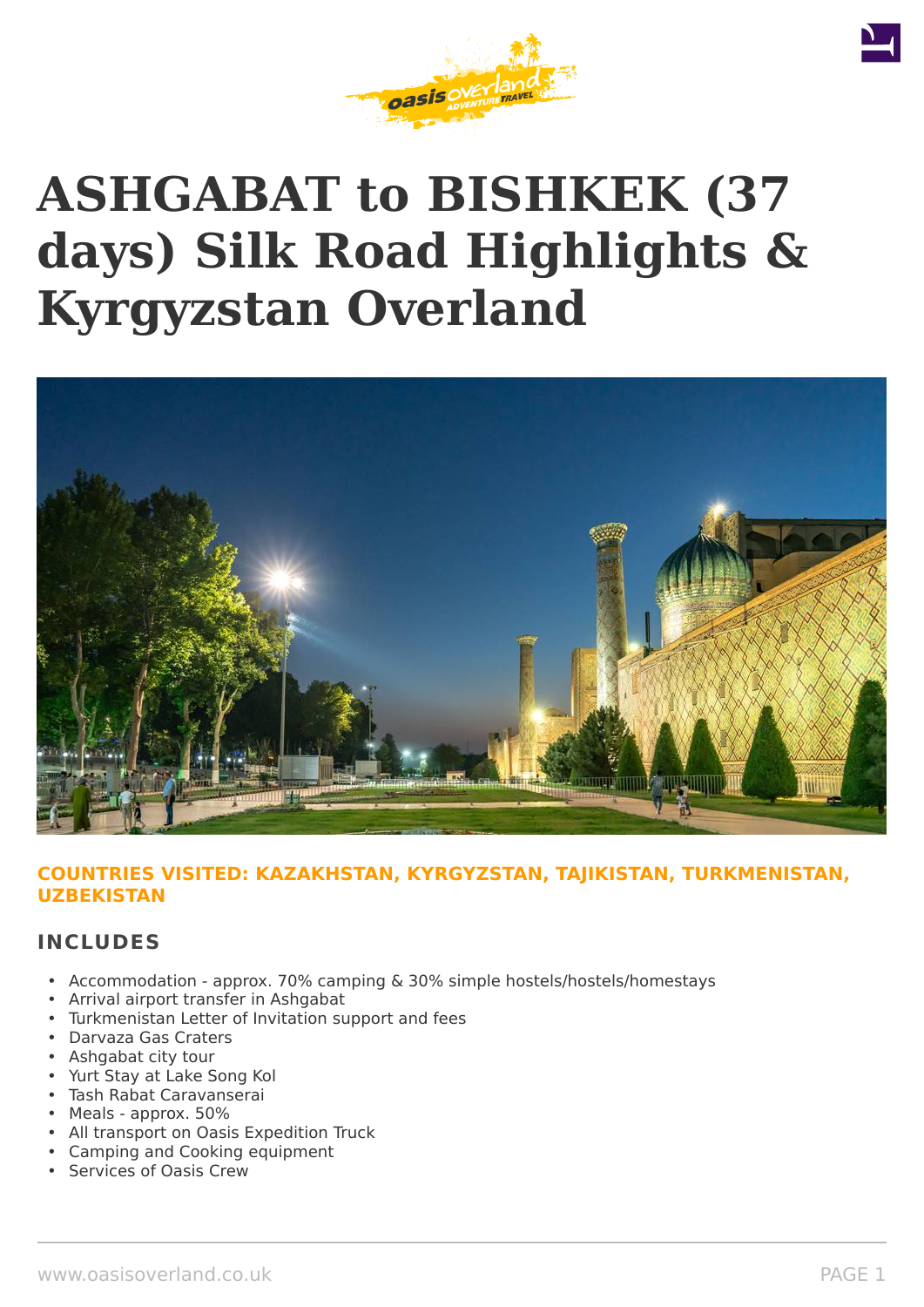# **EXCLUDES**

- Visas
- Optional Excursions as listed in the Pre-Departure Information
- Flights
- Airport Taxes & Transfers
- Travel Insurance
- Meals approx. 50%
- Drinks
- Tips

## **TRIP ITINERARY**

### **DAYS 1 ASHGABAT**

Welcome to Ashgabat, Turkmenistan's capital. Founded in the 1880's by the Russian Tsarist government, sits between the foothills of the Koptedag mountains to the south, and the vast Karakum Desert to the north. The city was almost entirely destroyed following an earthquake in 1948 and rebuilt in the Soviet style. Following independence in 1991 the city has been transformed into a futuristic, and in many ways bizarre collection of unique structures and wide streets lined with marble. For many travellers, Ashgabat is one of the most mystifying and unusual cities they will ever experience.

We have some free time and enjoy a city tour of **Ashgabat**. On the city tour we visit **Independence Park**, the **Ertogrul Gazi Mozque**, the Arch of Neutrality, the **Turkmenbashi Mosque Mauasoleum** and many other sites throughout the city. There are plenty of fantastic photo opportunities, and we will have the chance to explore some of the markets and meet the locals.

### **DAYS 2 - 3 ASHGABAT TO KUNYE URGENCH**

From Ashgabat there is a gruelling desert crossing as we drive north through the harsh **Kara-Kum Desert**, a sparsely-populated and remote expanse. We veer off the highway and do some serious offroading as we cross the dunes to the **Darwaza Gas Crater**. Also known as the 'Door to Hell' or 'Gates of Hell', this remarkable sight is the result of a Soviet-era gas exploration accident, when the ground beneath a drilling rig gave way and to prevent poisonous gas leaking out it was decided to burn it off. Originally engineers believed it would all be burned in a few days, but that was in 1971 and the field is still burning to this day. The result is a sight quite like no other as we are able to peer down into the crater and see the fire, and feel the intense heat coming from the flames. Conditions permitting we will get to the crater in the truck and bush camp nearby in the remote desert.

Rising early the next morning we leave Darwaza and return to the highway as we continue north to **Kunye Urgench**, an ancient Silk Road town that was abandoned in the early 1700s and has been left largely untouched since. The old ruins of the town are a UNESCO World Heritage Site, and the most striking sight is undoubtedly the **60-metre high minaret**, that dates from the 11th Century. It is said that when **Genghis Khan's** Mongol army invaded this area that the infamous warlord was so impressed by the minaret he ordered for it to not be destroyed!

### **DAYS 4 - 8 KUNYE URGENCH TO BUKHARA**

We cross the border to **Uzbekistan.** Road conditions permitting, we will drive to the edge of where the **Aral Sea** used to lie. In the 1960s the Soviet Union began an intense irrigation project to boost cotton growth in the region using the then vast sea as its source. The project has led to the sea now shrinking to just 10% of its original size and today as we reach where its edge formerly was, we can see ships sitting incongruously in the middle of what is now a huge desert where we camp for the night.

Continuing further into Uzbekistan, we find well preserved relics from the time when Asia was a centre of empire, learning, and trade along the famous Silk Road. Some of its cities have abundant old architecture, mosques and minarets cloaked with the mystery of the orient dating back thousands of years.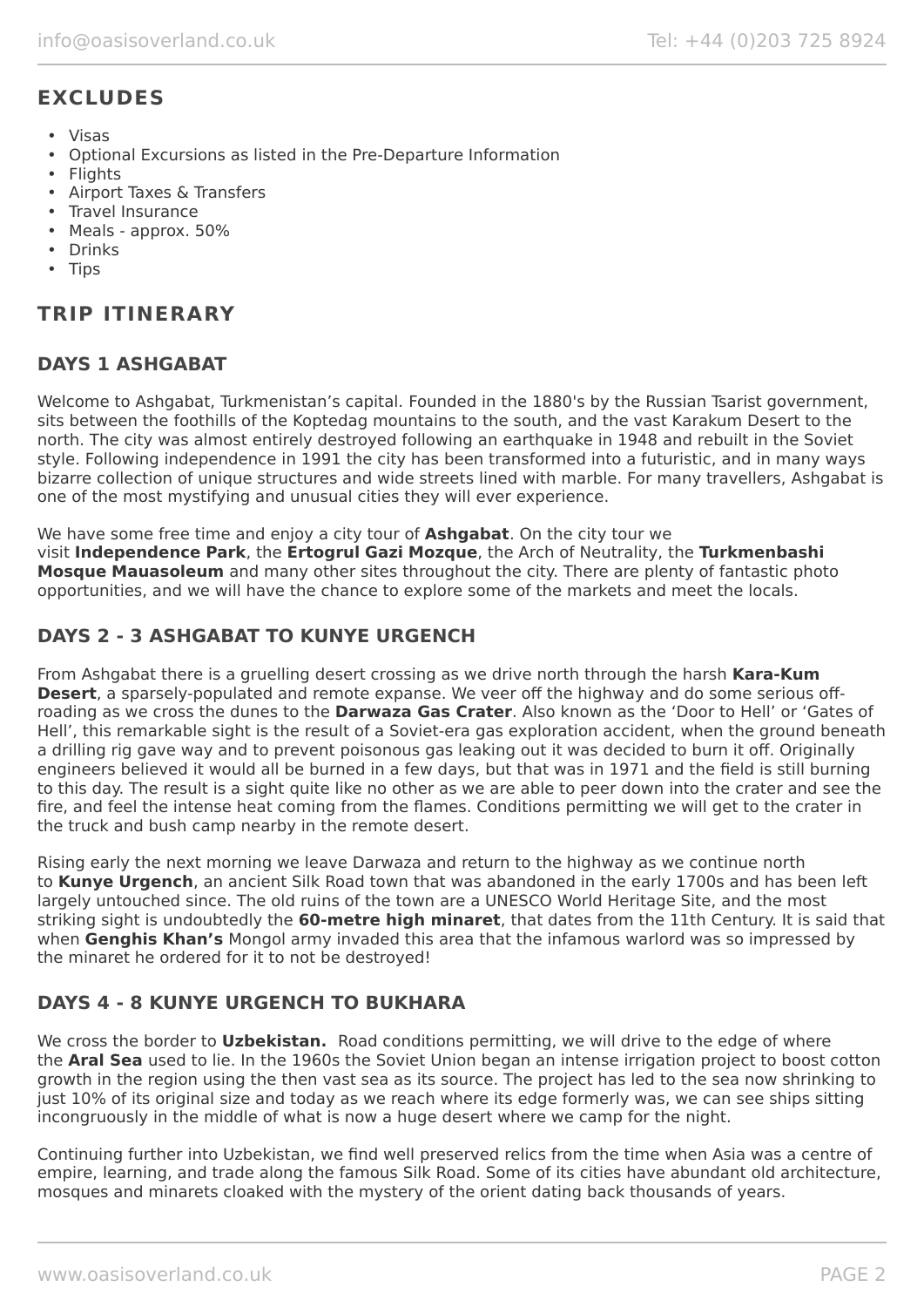Our first city stop is in **Khiva**, one of the most noteworthy of the cities and towns of Central Asia. It is a unique monument town, completely preserved in the cultural style of the region, and is a World Heritage Site for its historical significance. It has more minarets than any other place in Asia, and the **Juma Mosque**, which has an amazing 218 ornate carved wooden columns, is another of the main attractions. We will spend at least a couple of nights here to explore the ancient medressas, medinas, mausoleums and museums and soak up the unique atmosphere.

Continuing south, we bush camp out in the desert before reaching another town with much historical influence that was also on the great Silk Road**.**

### **DAYS 9 - 12 BUKHARA TO SAMARKAND**

The name **Bukhara** is synonymous with the Silk Road, and its name conjures up images of Marco Polo, trading caravans and exploration. The British explorer Alexander Burnes, one of the iconic figures of the Victorian-era 'Great Game' was nicknamed 'Burnes of Bukhara'.

The city is situated on a sacred hill and was founded in the 13th century BC; a centre of learning throughout much of its history, it is home to over 350 mosques and some 100 Islamic colleges. It is an attractive city with narrow streets, green parks and gardens that are a pleasure to wander around and there will be the opportunity for a bout of good-humoured haggling in the bazaar.

The **Kyzylkum Desert** is about 300,000 sq km and lies between the Syr Darya and the Amu Darya rivers. This is a vast arid plain with a number of isolated bare mountains rising to 900 metres and we journey across it on our way to **Samarkand.** Scheduled permitting, we may opt to take the local train and rejoin the truck on arrival.

Samarkand itself is the second largest city in Uzbekistan. It dates back 2,500 years, making it as old as Babylon or Rome. Here we have a couple of days to explore the splendid architecture such as the 15th century **Bibi-Khanum Mosque** which when it was built was considered to have the largest dome in the Muslim world. Today it stands next a noisy and colourful Oriental market. No trip here is complete without a wander around the three edifices of the **Registan**, once Medieval Samarkand's commercial plaza and today quite possibly the most awesome sight in Central Asia.

### **DAYS 13 - 14 SAMARKAND TO DUSHANBE**

From here we drive southwards towards **Tajikistan**. Time allowing en-route we will make a short stop in the **Unesco Town of Shahrisabz**. Here still standing since 1380 are parts of the original 65mtr gate towers to Timur's Summer (Ak Saray) Palace.

**Dushanbe** is Tajikistan's largest city, and aptly its name means "Money" in Tajik language. It's a big showy entry to the country, in stark contrast to the East. You'll pass a lovely day strolling through parks, admiring the fountains and the wide boulevards punctuated with grand buildings. Visit "Flag Pole Park" or the bazaar, or make the most of being in a city with restaurants specialising in **various different cuisines!**

### **DAYS 15 - 19 DUSHANBE TO BISHKEK**

We drive north in to the **Fann Mountains**, one of Tajikistan's great ranges (the other being the Pamirs). Peaks of over 5000 mtrs slip by as we head to **Iskanderkul Lake** at 2200 mtrs. It is said to be the resting place of Alexander the Greats horse, Bucephalus. The glacial lake is a stunning spot for a hike and we aim to visit **Tajikistan's highest waterfall** (40 mtrs).

Continuing north we arrive in to **Khujand** - although today the city is not one of the most picturesque, it has had an important role in the history of the Silk Road and was one of the furthest points reached by Alexander the Great. It is said in this area that he wept, saying he had no further territory to conquer. We have time to visit the Fortress and **Panjshanbe Market** (one of the largest covered markets in Central Asia).

We re-enter Uzbekistan and arrive in the **Fergana Valley**, known for its silk production and the area that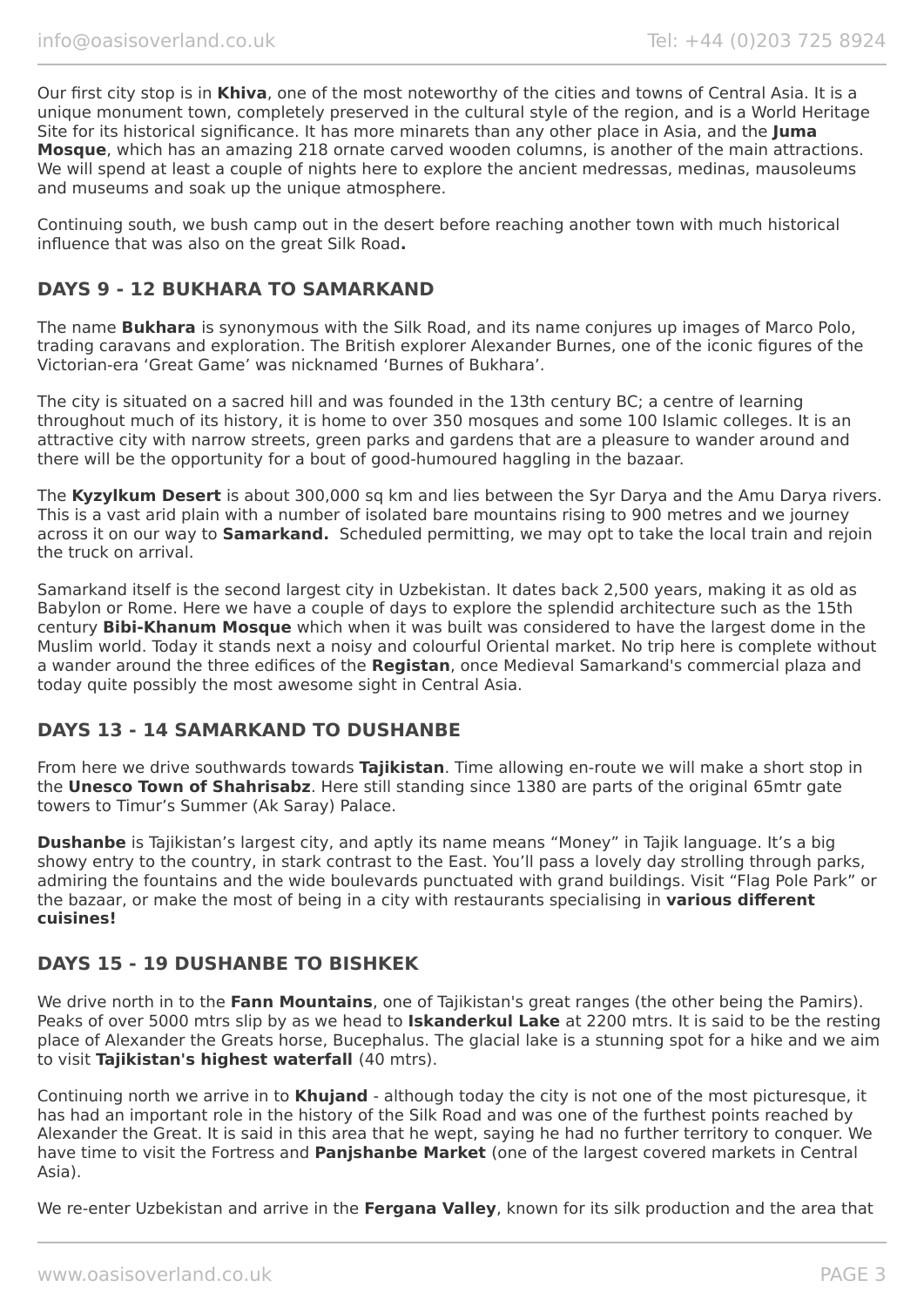gave the name to one of the greatest routes in history.

Crossing in to **Kyrgyzstan** our first stop is **Osh**, the second biggest and the country's oldest, city. Make sure you visit the bazaar, which has occupied the same spot for over 2000 years and used to be a major stop along the ancient Silk Road.

We drive north through stunning mountain views and past the turquoise waters of Toktogul Reservoir, before arriving in the capital city of **Bishkek**.

### **DAYS 20 - 21 BISHKEK**

Kyrgyzstan's leafy, relaxed capital is a largely Soviet-built city, softened somewhat by its many boulevards and tree lined streets. We take a few days here in a comfortable, friendly hostel to recharge our batteries. We can enjoy the cafés and restaurants dotted around the city, there is no shortage of bars and nightclubs, and for those so inclined there are also a few cinemas and shopping districts.

Bishkek is also home to a number of museums, including the **Kyrgyz State Historical Museum** and **Zoological Museum,** which have exhibits that explain more about Kyrgyzstan political and natural history, and there are a number of parks and other public areas worth visiting to watch local life pass you by, the main one being **Ala-Too Square**, which once was dominated by a large statue of **Lenin** (this has now been moved to a smaller square in the city).

### **DAYS 22 - 30 BISHKEK TO SEMENOVSKRE GORGE**

We head north east to Almaty, **Kazakhstan's largest metropolis** and capital until 1997. Almaty is the largest and most ethnically and culturally diverse city in Kazakhstan. Set in the foothills of the **Trans Lli Alatau mountains**, the area has a ski resort (Shymbulak) at an elevation of 2,200 mtrs and enjoys a great amount of snow from November through to May. The city has many sights and attractions, including **Ascension Cathedral in Panfilov Park**; Abay Opera House; Golden Warrior Monument in the Republic Square and the giant **Almaty Tower**. Or for adrenaline lovers, why not ride the **'Fast Coaster'** roller coaster, that is located on the side of a mountain and reaches speeds of 45 km per hour.

We continue east looking for amazing camping areas to explore, before crossing back in to Kygyzstan and the area of **Lake Issyk-Kul**, a mountain lake in the northern **Tien Shan Mountains**, once used by the Soviets to test their submarine torpedoes!

The area of **Altyn Arashan** and its surrounds offer the outdoor lover many hiking and horse riding opportunities and we spend a few days here to take in the amazing scenery.

We visit the vast red stone cliffs in **Jeti-Oguz** and visit the town of **Karakol** with its attractive houses and tree-lined streets. Behind it are the **Terskay Ala-Too Mountains**, an unspoilt wilderness populated only by nomadic shepherds.

Continuing around the lake to **Semenovskre Gorge** the adventurous can hike through lush terrain, following the rivers that wind through the national reserve.

As we travel around Kyrgyzstan we camp, but we also may have the opportunity to use some family homestays, where we are welcomed into a local home for the night. These are subject to availability, but if we can arrange them they offer a fantastic experience, allowing us to feel part of the family for a night and make some new friends!

### **DAYS 31 - 34 SEMENOVSKRE GORGE TO TASH RABAT**

Travelling south and leaving behind Lake Issyk-Kul, we make our way to the isolated and breathtaking **Lake Song Kol**, where we stay in traditional felt **Yurts**. There will be opportunity to either hike or horse back ride and explore the surrounding area. If we are lucky we may even see a game of **Ulak Tartysh** - a Kyrgyz version of polo.

We spend a couple of days driving south through the mountains towards the border with China. On the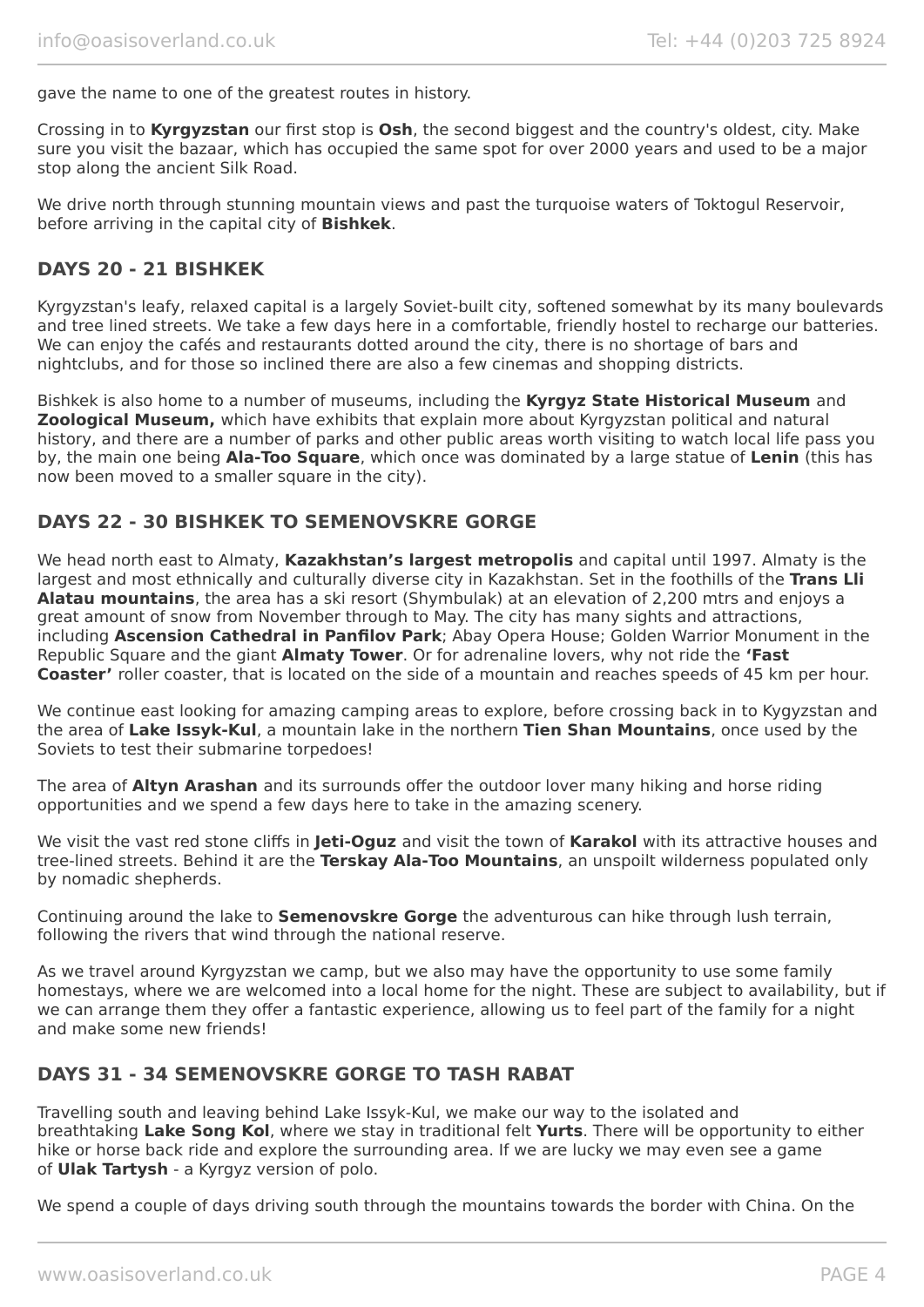way we cross vast high plains where **Kyrgyz nomads**, living in their traditional yurts, practice a lifestyle which has changed little over the centuries. We will stop off at **Tash Rabat**, an ancient Caravanserai on the old Silk Route.

### **DAYS 35 - 36 TASH RABAT TO BISHKEK**

We retrace some of our steps and head north to **Bishkek**, seeking out scenic camping spots as we go.

### **DAYS 37 BISHKEK**

Your trip ends after breakfast. Bishkek is a well-connected city, with the airport serving destinations throughout Asia with connections for onward travel further afield. For those with some time to spare it's a pleasant city to spend a few days at the end of your trip, with some excellent bars, cafés and restaurants dotted around to relax and reflect on your trip through Central Asia.

## **ESSENTIAL INFORMATION ABOUT YOUR TRIP**

#### **ARRIVAL & ACCOMMODATION**

**Trip Joining Point:** Ak Altyn Hotel - Ashgabat

**Start Time Day 1:** 08:00

**Address:** Magtymguly Avenue No.140/1, Ashgabat, 744000

**Telephone:** +993-12 36 37 00

**Website:** [www.akaltyn.com](http://www.akaltyn.com/)

**Email:** [info@akaltyn.com](mailto:info@akaltyn.com)

All prices listed are approximate and subject to limited availability.

| Room Type                       | <b>Price</b> | <b>Description</b> |
|---------------------------------|--------------|--------------------|
| Single / Twin / Double en-suite | £65.00       | Per Person         |

#### **The trip starts from the Ak Altyn Hotel at approximately 8am on the morning of Day 1 of your trip.**

A breakfast buffet is included in the room price. There is a lobby bar, an outdoor swimming pool, and a currency exchange booth in the hotel, and opposite the hotel is the Circus. Behind the circus is a popular outdoor cafe, called Iceberg.

#### **PRE-TRIP ACCOMMODATION:**

Please note: Due to strict regulations concerning tourism in Turkmenistan, it is a requirement that all travellers use the **designated hotel in Ashgabat** before their trip starts, where we are registered with a local authorised tour operator, and hotel costs **must be paid in full to Oasis Overland before**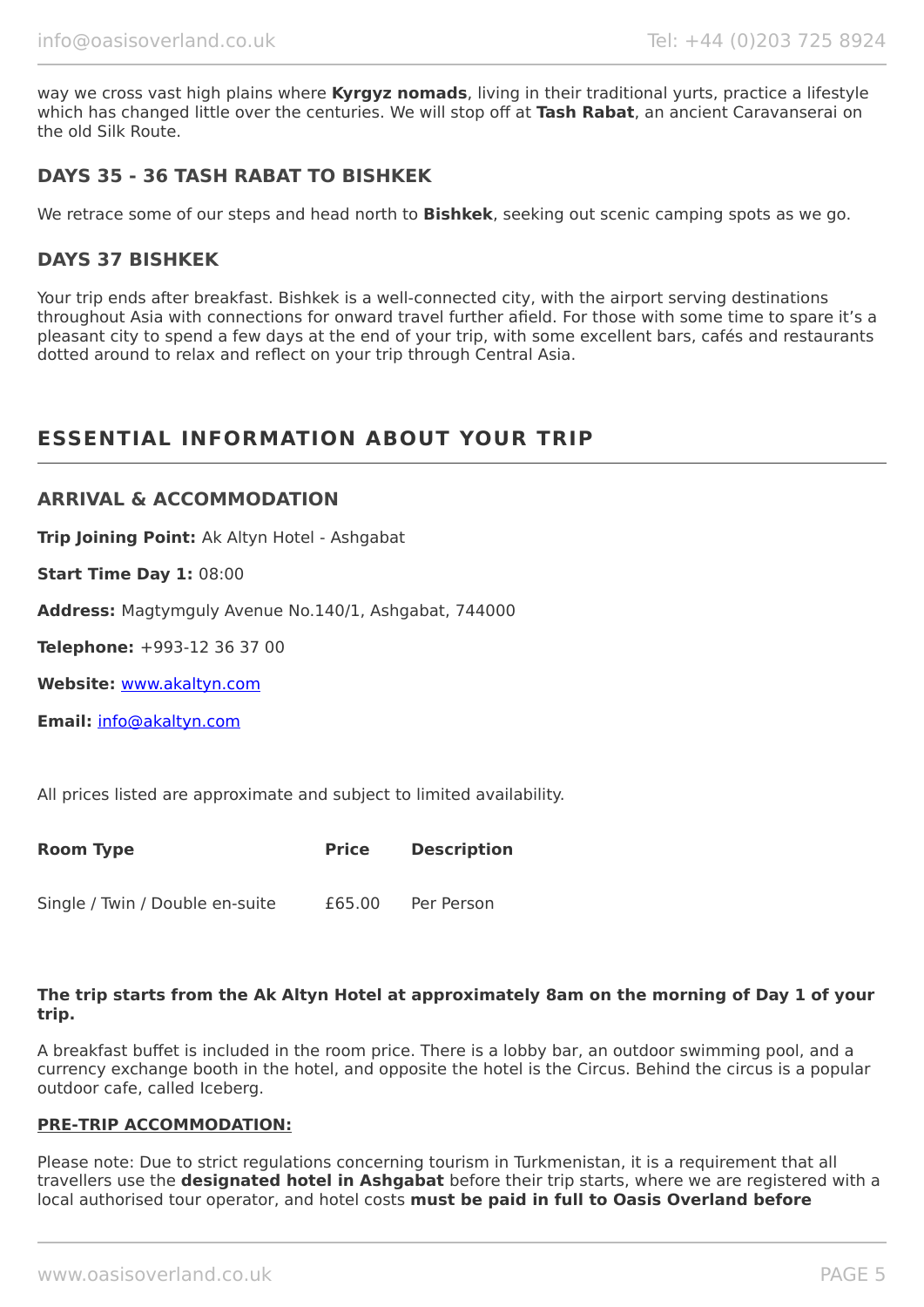#### **departure.**

Just log in to **[My Oasis Account](https://oasisportal.eecsoftware.com/login.php)** and select the accommodation / transfer required, or contact us direct. We will require your flight number, arrival time, and arrival date so please ensure this information is forwarded to us as soon as you have booked your flight. Please book this service as soon as you have booked your flight and no later than 10 weeks prior to departure, after which a late booking fee will apply. If you have booked through a travel agent you will not have an account allocated, so please contact your agent to request pre-trip accommodation and airport transfers.

Double, twin, and triple rooms will be provided subject to availability, where requested. However when not available we may need to book other rooming arrangements, and will fit these as closely as possible to your request. Those travelling solo will be put in shared rooms to reduce the costs to them, which may be a twin/triple share with other Oasis Overland travellers. Single rooms may be available in some cities for solo travellers, and we will arrange this for you on request, subject to availability.

If you are arriving early in the morning and you would like to check in immediately, you may have to reserve your room for the previous night to ensure direct check in, otherwise you may have to wait until normal check in times (usually 1pm to 2pm).

#### **AIRPORT TRANSFERS:**

**Airport Transfers are included** in the cost of your adventure. On arrival into Ashgabat airport you will be met by a local representative who will take you to the group joining hotel, where you will need to present your passport and be registered with the Turkmenistan Tourism Authorities. The driver will have your name on a sign with Oasis Overland.

### **PRE-DEPARTURE MEETING**

There will be a pre-departure meeting in the starting hotel the night before the start of the trip, usually around 6:00pm. There will be a notice in reception advising the exact time and here your crew will explain how the day to day running of the trip works. Your Tour Leader will **collect your Local Payment** money as well as 2 photocopies of your **passport information page**, **insurance policy details** with policy number and confirmation that the duration will cover you for the entire trip and a **24-hour emergency assistance** telephone number. It is essential that you attend this meeting - please let the UK office or your tour leader know if you are unable to do so.

### **POST TRIP ACCOMMODATION AND AIRPORT TRANSFERS**

Post-trip accommodation can be arranged with your Tour Leader during the trip or directly with the hotel on arrival. The return airport transfer can be arranged through your hotel / hostel and is not included, it is at your own expense. We regret these services cannot be arranged via the Oasis office before departure.

### **FLIGHT INFORMATION**

**Starting in Istanbul -** If you plan to collect your Iranian visa in Istanbul, we recommend that you arrive at least five working days before your trip departure date and take in to account any days the embassy/ consulate may be closed (holidays, weekends etc)**.**

**Starting in Tbilisi, Bishkek or Dushanbe -** Please note that our trip leaves the city on Day 1 - we recommend arriving a day or two earlier if you wish to make the most of the sights and attractions of the relevant city and surrounding areas.

**Starting in Ashgabat -** Because of restrictions on tourism in Turkmenistan, we advise arriving no earlier than the day before the trip begins. Please note that pre-trip accommodation in Ashgabat must be booked and paid to Oasis Overland before travelling.

**Return flights** must be booked for at least the day AFTER the trip is due to end, but flexible tickets are best in case of unforeseen delays. You may wish to allow some extra time to explore your departure cities.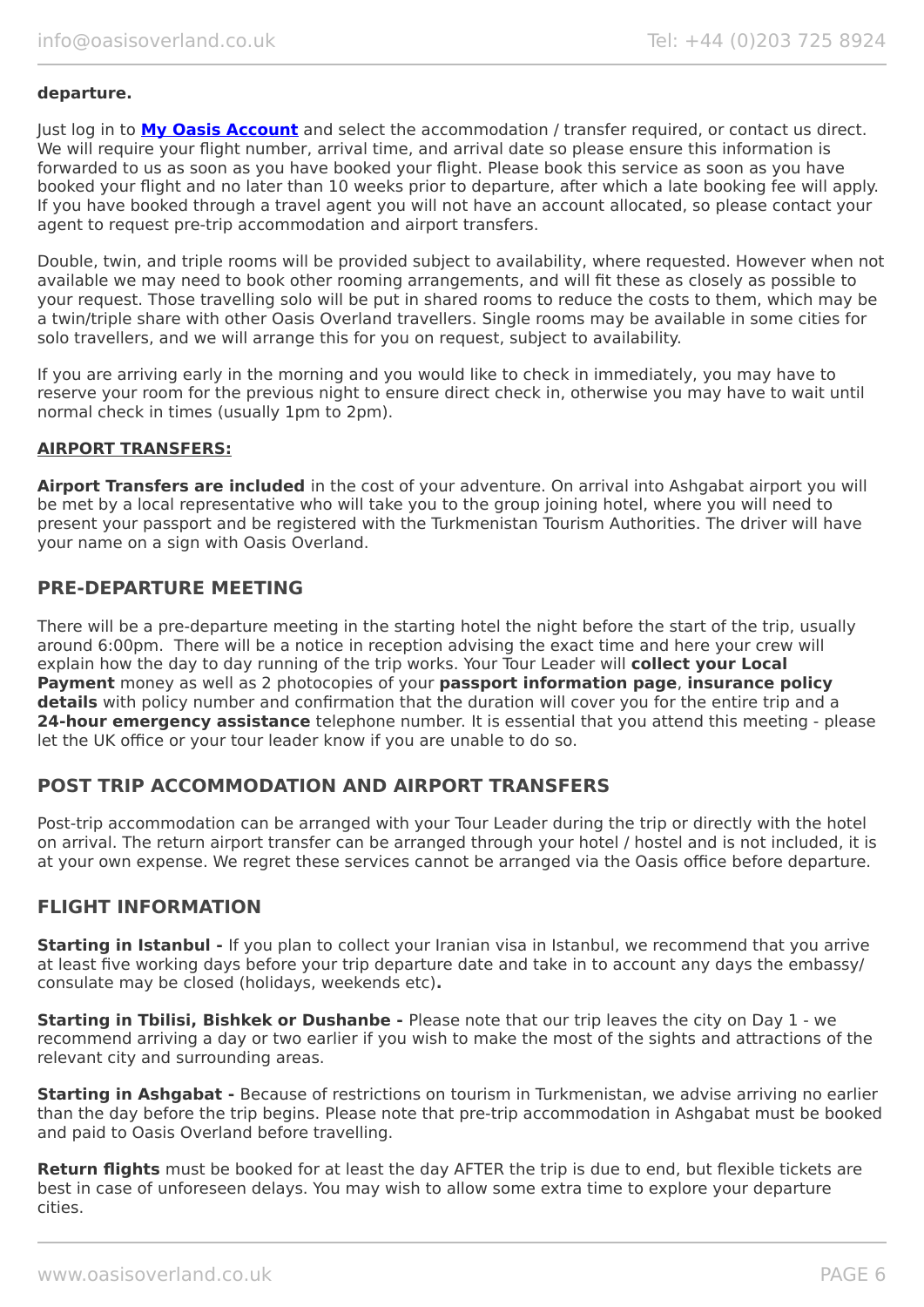There are many online flight search engines such

as **[www.skyscanner.net](http://www.dpbolvw.net/click-5720161-10639348)** or **[www.ebookers.co.uk,](http://www.ebookers.co.uk/)** flights can also be booked direct with airline websites or through travel agencies. Please inform us of your flight details through your online account, as airport transfers can be arranged for various trips.

**One way ticket** - If you intend to travel on a one way ticket to meet up with one of our trips, without possessing an onward flight ticket - we recommend that you have a copy of your payment confirmation/ receipt (that you will be sent at time of your balance payment) available at immigration to assist easy entry.

**Departure Taxes -** Please check with your Travel Agent or Airline if your flight ticket already includes a departure tax payment out of the country. If it does not - please budget for approx US\$30 to \$70 USD - to be paid in US\$ only.

### **PASSPORTS**

Your passport must be valid for at least 6 months AFTER your trip finishes. This is a general requirement for all of the countries we travel to on our trips.

If you have dual nationality you can only use one passport for the entire trip. It is your responsibility to ensure you have all the relevant visas you require.

Please bring 2 photocopies of your passport details to give to your tour leader.

As a guideline, you will need at least 1 blank page per country in your passport after you have obtained the relevant visa's before your trip commences.

### **VISAS**

The information below is to be used only as a guide and may change without prior notice. It is advisable to contact the relevant embassy in plenty of time before the trip departs to check the current visa requirements**.** It is **your responsibility** to ensure you have all the relevant visas you require**.**

#### IMPORTANT: **Once you have booked this trip, please contact the office for information on your Visa Document Pack.**

To acquire all the necessary visas before travelling it may be necessary to submit your passport to a number of different embassies at different times and the timings of supporting documents being processed can be unpredictable, so we recommend you remain in your home country for two months before starting your Oasis Overland trip. If you are travelling beforehand, please contact us.

#### **Visas must be paid for in USD cash ONLY when obtained on the trip.**

Most of the countries we travel through in Central Asia require a visa. Prior to departure you will be provided with full and comprehensive information that will guide you through the process and give you all the tools you need to help get your visas. Visas for trips in South East Asia can be obtained either en route or at the border.

All information given pertaining to visas is given in good faith and is accurate, to the best of our knowledge. The rules and timings for obtaining each visa can vary enormously from one embassy to the next, and the processes and requirements can and often do change overnight and without prior notice. Please allow time for unexpected delays and be regularly contactable in the months running up to your trip - we will need to be able to be in touch with you.

We will do everything we reasonably can, in liaison with our strong support network of local operators and agents, to help you get all your visas in time and with minimal inconvenience and cost. But please remember it is ultimately your own responsibility to check the visa requirements for your nationality with the relevant authorities and officials and to ensure you have all the necessary valid documents for your trip and we offer no guarantees that your applications will be successful; these decisions are ultimately in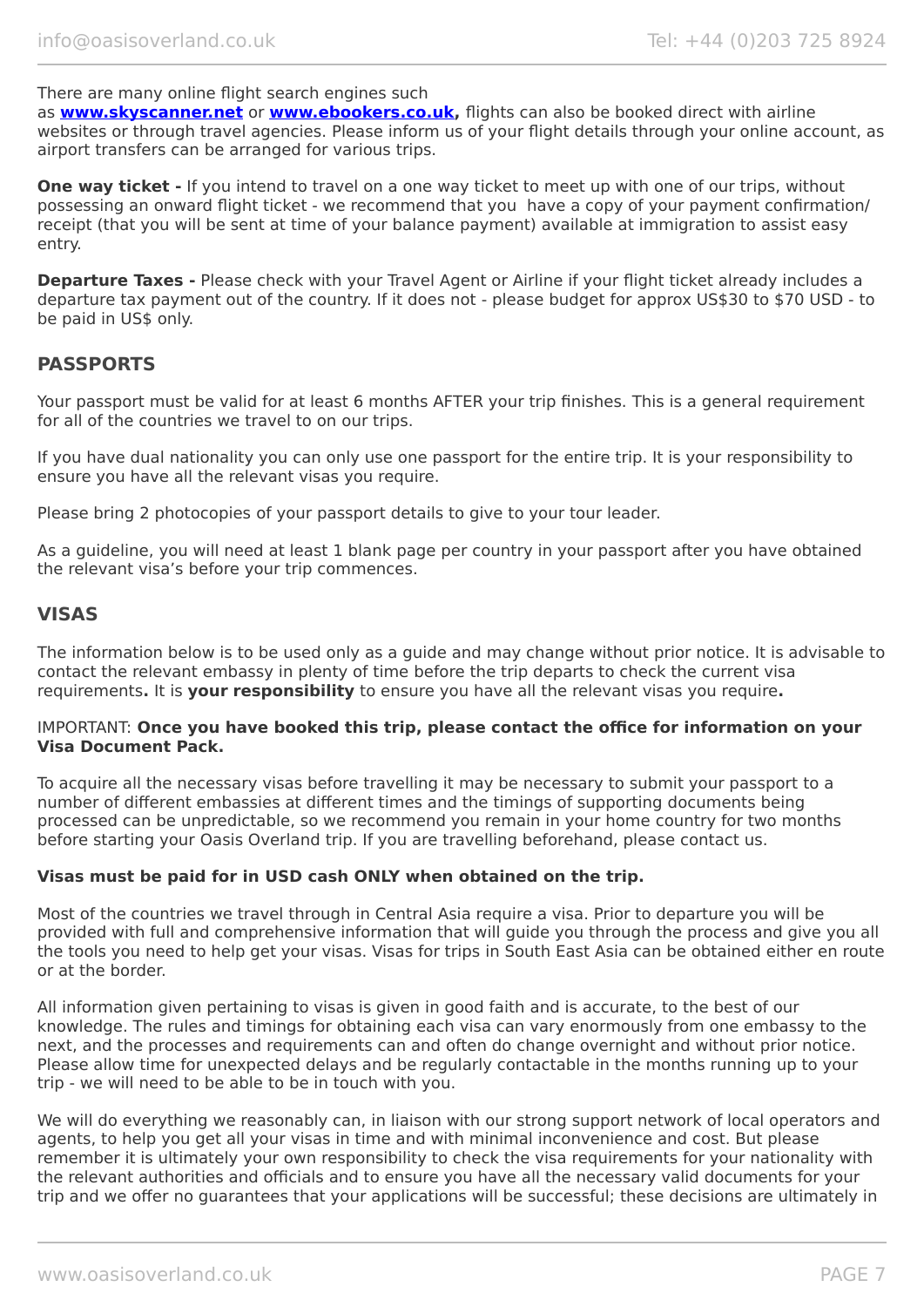the hands of the officials in the various countries we visit. We have no influence over their decisions.

| <b>Country</b>      | <b>British</b> | <b>Aust</b> | <b>NZ</b> | <b>S.African</b> | <b>USA</b> | <b>Canadian</b> |
|---------------------|----------------|-------------|-----------|------------------|------------|-----------------|
| <b>Turkey</b>       | £15            | £45         | Free      | £15              | £15        | £45             |
| <b>Azerbaijan</b>   | E20            | E20         | E20       | E20              | E20        | E20             |
| Georgia             | Free           | Free        | Free      | Free             | Free       | Free            |
| <b>Armenia</b>      | Free           | £5          | £5        | Free             | Free       | Free            |
| <b>Turkmenistan</b> | £80            | £80         | £80       | £80              | £80        | £80             |
| <b>Uzbekistan</b>   | Free           | Free        | Free      | £40              | \$20       | Free            |
| <b>Kazakhstan</b>   | Free           | Free        | Free      | £35              | Free       | Free            |
| <b>Tajikistan</b>   | £70            | £70         | £70       | E70              | £70        | £70             |
| <b>Kyrgyzstan</b>   | Free           | Free        | Free      | £40              | Free       | Free            |
| <b>China</b>        | £150           | £150        | £150      | £150             | £150       | £150            |

An informative and well-written independent guide to Central Asia visas can be found at **[www.caravanistan.com.](http://www.caravanistan.com/)**

#### **Kazakhstan**

Passport Holders from UK, Ireland, Australian, New Zealand, USA, Canada and most EU countries will not require a visa to enter Kyrgyzstan.

Passport Holders from other countries, will need to check the current visa requirements with the relevant consulate, and whether you need to obtain the visa in advance.

#### **Kyrgyzstan**

Passport Holders from UK, Ireland, Australia, New Zealand, USA, Canada and most EU countries will not require a visa to enter Kyrgyzstan.

Passport Holders from other countries, will need to check the current visa requirements with the relevant consulate, and whether you need to obtain the visa in advance.

#### **Tajikistan**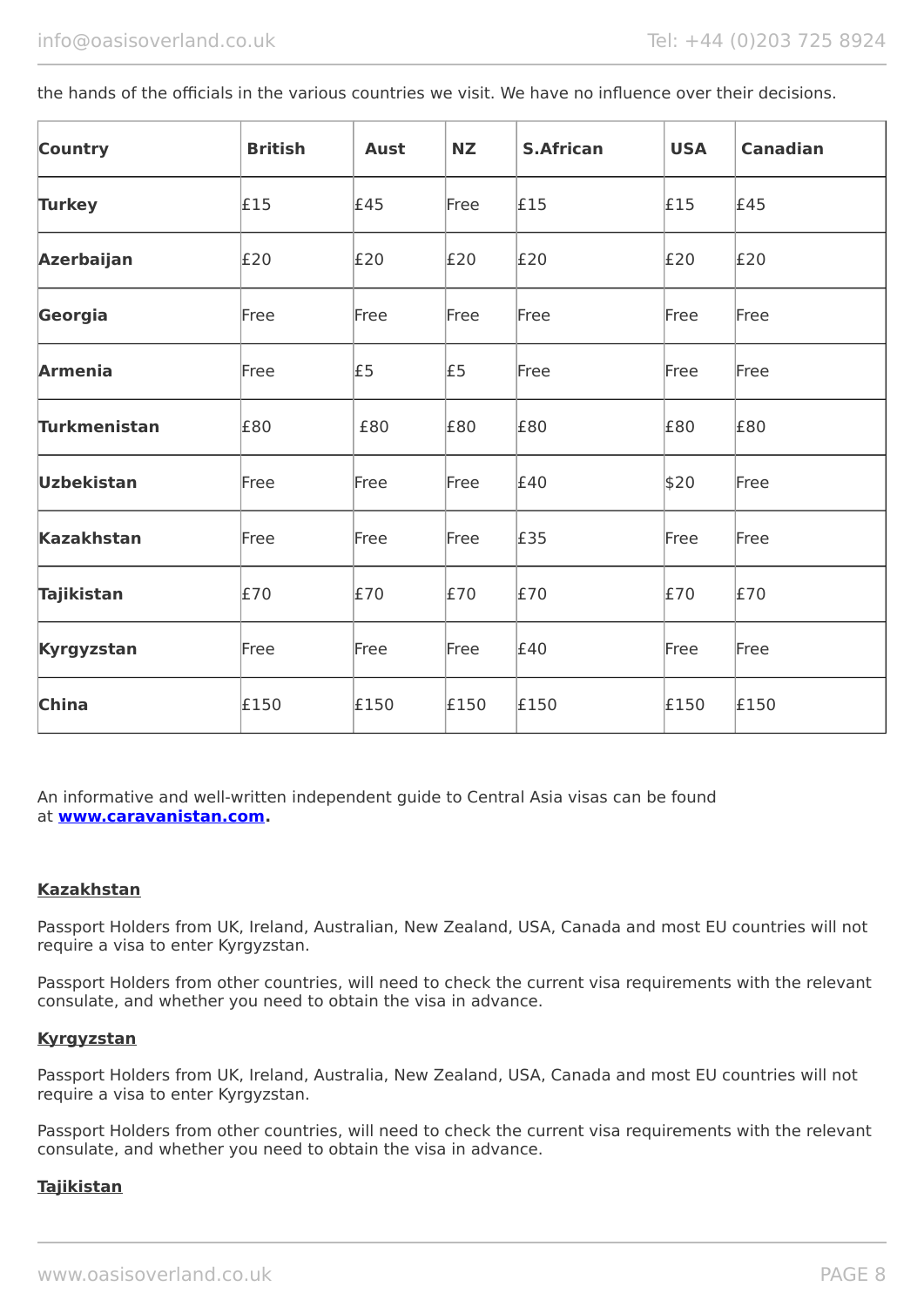All Passport Holders require an E-visa in advance. E-visa's can be applied for through the following link: [www.visa.gov.tj.](https://www.visa.gov.tj/index.html) Details for the visa application will be emailed to you a few months before your trip departs. A GBAO permit is also required for travel in the High Pamirs. Approximate cost of both is \$70.

#### **Turkmenistan**

All nationalities must obtain a Letter of Invitation (LOI) in advance, before joining the Oasis trip. You will need to apply for a Letter of Invitation before you can obtain a visa for Turkmenistan. Once you have the LOI you will be able to apply for the visa at the border on arrival if you are travelling by land, or at the airport on arrival if you are flying into in Ashgabat.

Oasis Overland will provide you with the LOI included in your trip price. Approximate cost of the visa on arrival is \$110 USD and will vary depending on your nationality.

Details for the LOI process and visa application will be emailed to you a few months before your trip departs.

#### **Uzbekistan**

In February 2019 Passport Holders from UK, Ireland, Australian, New Zealand, Canada and most EU countries can obtain a Free visa into Uzbekistan at the border on arrival. American passport holders will need to apply for an e-visa before arrival into Uzbekistan. The visa cost is approximately \$20 USD.

Passport Holders from other countries, will need to check the current visa requirements with the relevant consulate, and whether you need to obtain the visa in advance.

### **VACCINATIONS AND HEALTH**

It is possible that you may require some vaccinations for your trip, depending on the areas that you are visiting. As we are not medically trained, we are unable to give detailed advice on vaccination requirements, so please use the information below as a guide only. We have worked closely with **Nomad Travel Clinics** for many years and they offer Oasis travellers a **10% discount** on vaccinations, antimalarial drugs, first aid items, clothing and equipment, just enter discount code OASIS1000 at **[www.nomadtravel.co.uk](http://www.nomadtravel.co.uk/)**. Alternatively you can check out the **[fit for travel website](http://www.fitfortravel.scot.nhs.uk/home.aspx)** for more travel health information or consult a reputable travel clinic or your GP for information and advice. We suggest that you allow at least 8 weeks to get all your vaccinations.

**Yellow Fever** - Being vaccinated against Yellow Fever and having a valid certificate and a photocopy is deemed compulsory in many countries we visit, especially at certain borders and are needed if you are entering from an infected country. You can view a list of countries requiring a certificate through the World Health organisation **[http://www.who.int/ith/ITH\\_country\\_list.pdf](http://www.who.int/ith/ITH_country_list.pdf)**

**Rabies** - Vaccinations are regularly recommended for some of the countries that we travel through especially if time and money are not a deterrent.

**Malaria** - In some of the areas we visit there is a risk of contracting Malaria. You must be aware that whatever malaria prophylactics you are taking, they only offer partial protection. They must be coupled with your own physical efforts against being bitten - which is the best prevention. Malaria-carrying mosquitoes come out at sunset so from this time you should wear long sleeves and trousers. Exposed skin, especially ankles, should have insect repellent containing 'Deet' applied to them. Your crew will advise on where the worst affected areas are on the trip. There are a number of prophylactic malaria treatments on the market & requirements change. It is also wise to take a sample of whichever prophylactic you choose, a few weeks before you leave. This way you may determine early on if you have any adverse reactions so you can change the regimen if necessary. Please consult a reputable travel clinic or GP for advice. For more information

visit **[www.nomadtravel.co.uk](https://www.nomadtravel.co.uk/) or [www.fitfortravel.scot.nhs.uk](http://www.fitfortravel.scot.nhs.uk/)**

**Altitude sickness** - This is caused by thin air (due to lack of oxygen) and can affect anyone arriving at high altitude (above 3000mtrs). The symptoms are headaches, dizziness, shortage of breath and possibly nausea. To avoid this or alleviate the symptoms make a point to acclimatize by arriving into a high altitude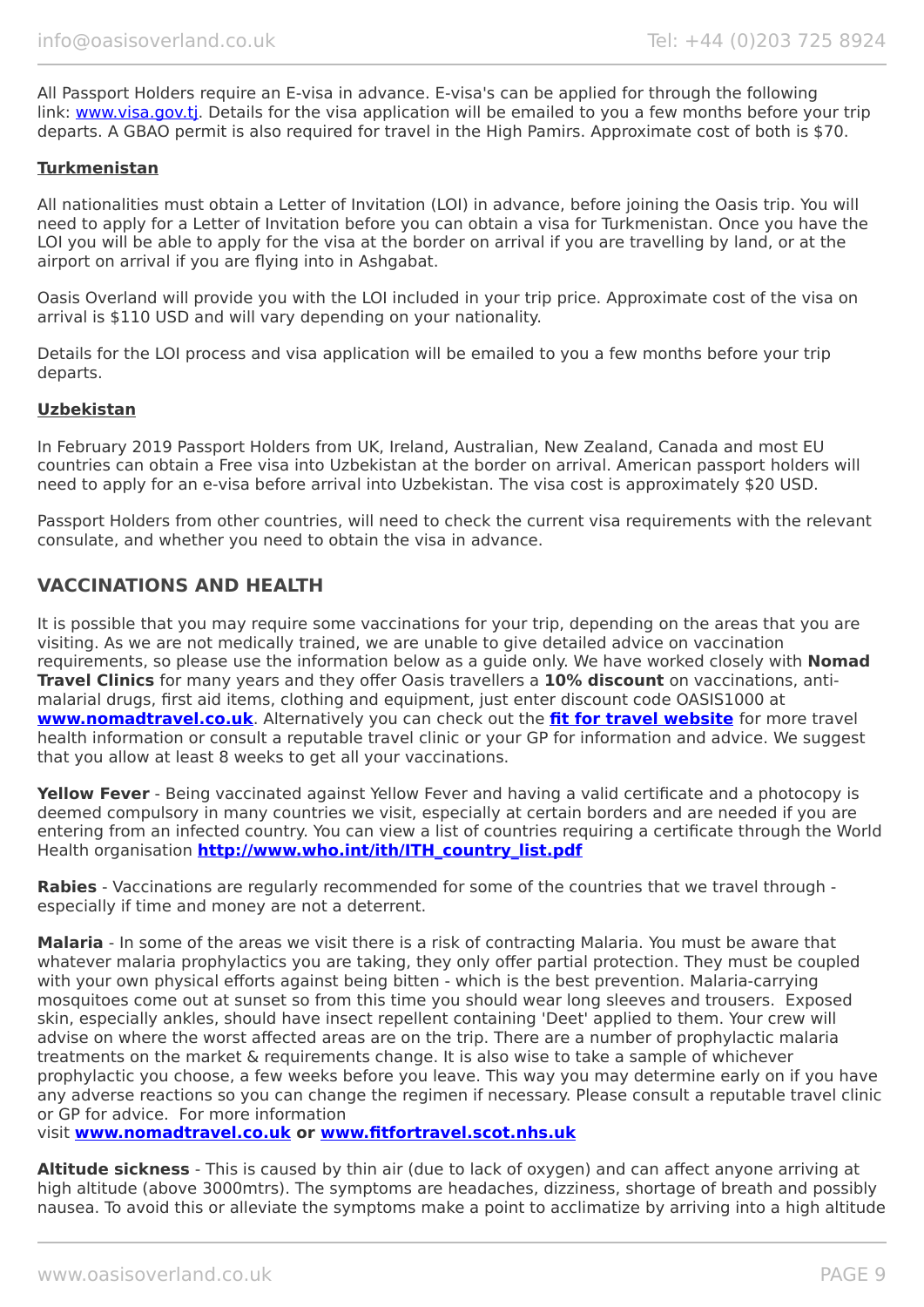destination a few days early and make sure you do not over exert yourself, rest for a few hours, avoid drinking alcohol, smoking, large meals and drink plenty of water.

As we are travelling mostly by land (as opposed to flying into a high altitude location) we should acclimatise gradually, and so avoid 'soroche', mountain sickness.

**Dengue** - Unlike the malaria mosquito, which bites at night, the dengue carrying mosquito bites during the day. Some areas we travel to do have occasional outbreaks & it is therefore advised that you take care not to be bitten during the day as well as at night. There is no vaccine available.

**Opiates and Prescription Medicines in Central Asia - Please note that all opiates and their** derivatives are highly illegal in Central Asia, particularly Turkmenistan and Uzbekistan. Any products containing opiates, such as codeine or co-codamol are illegal and if you are found in possession of them you may be arrested as a drug-trafficker. Ensure that all personal medication is clearly labelled. If you are travelling with prescribed medicines you will need to have a copy of the signed doctor's prescription with you.

These rules can change without notice, so if you have any queries it is advisable to check travel advice provided by the **[British Foreign and Commonwealth Office,](https://www.gov.uk/foreign-travel-advice/uzbekistan/entry-requirements) which provides specific information for each country on the latest requirements.**

### **TRAVEL INSURANCE**

It is a compulsory requirement that you have adequate travel insurance before you join any Oasis Trip & at the very least are insured for all necessary medical & repatriation costs incurred.

You will be asked to provide the following details in **My [Oasis Account](https://oasisportal.eecsoftware.com/)** if you have not already done so: travel insurance name, insurance policy number & insurance emergency telephone number. You will also be required to give a copy of your policy with this information to your Tour Leader on arrival with confirmation that the policy duration is sufficient to cover you for the entire duration of your trip. It is also wise to leave a copy of your insurance policy with a friend or relative for safe keeping.

We believe that your safety and holiday enjoyment are very important. It is a mistake to think that "it will never happen to me". It is also very important that you are covered for all the activities that you may wish to undertake while on our trip. It is extremely important that you check the full extent of your cover related to 24 hour Medical Emergency Assistance. In the event of you needing medical treatment you want to know that you have the best cover available to you. Your policy should include adequate Medical Emergency and Repatriation cover as well as Cancellation, Baggage and Personal Liability cover. You need to be aware of EXACTLY what activities your policy covers you for. Please note that skiing is not usually covered in most insurance policies.

We offer tailor made Overland Adventure Travel Insurance that covers most of the adventure and sporting activities on our trips.

For further information on the insurance we offer, the activities covered and costs, check out the **[Travel](https://www.oasisoverland.co.uk/travel-insurance) [Insurance](https://www.oasisoverland.co.uk/travel-insurance)** section of our website. You can purchase our insurance by logging into **[My Oasis Account](https://oasisportal.eecsoftware.com/)** and click 'Buy Insurance' or through the following **[link](https://www.campbellirvinedirect.com/oasisoverland/)**.

### **MONEY, BUDGETS AND LP**

#### **Local Payment (LP)**

**LP** is part of your overall trip payment and is the most cost effective and practical way to get hard currency to the Middle East and Asia to pay for a variety of your day-to-day local costs (i.e. all meals prepared by the group, campsite fees, gas, and certain activities listed in the brochure) which cannot be pre-paid from the UK. It is a guaranteed amount, set before your trip departs, and unlike 'group kitty' systems we will not ask you to contribute more once the trip is underway.

**Please note:** Your LP is payable to your Tour Leader on the morning of departure in US\$ Dollars CASH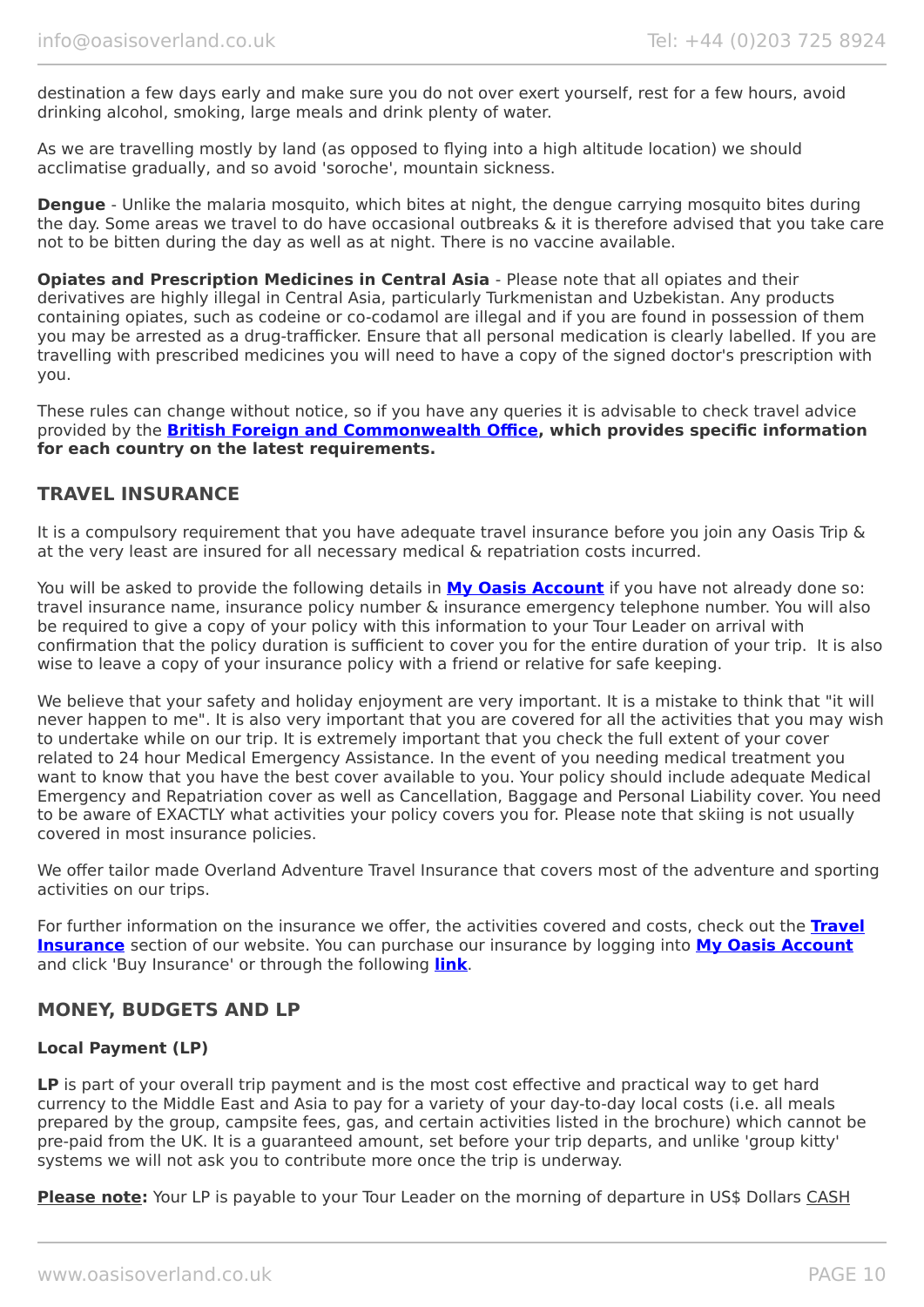ONLY. Make sure that all your notes are in good condition. Old, torn or marked notes are often refused by the banks and we will therefore be unable to accept them either. Please do not bring all of your Local Payment in US\$100 notes and also make sure that they are post 2013 and do not have a serial number starting with CB**.**

#### **How to bring your currency?**

Past Oasis travellers have fed back that they have felt, as a general rule, it is best to bring your money in cash as a combination of Euros and US dollars. Euros are of course the best currency throughout Europe, Turkey, the Caucasus and Iran, and for all of Central Asia and China US dollars are favourable. Pre-paid travel currency cards are also an option if you are concerned about bringing all your money in cash but we advise bringing at least 50% of your money in cash. Some travellers worry about carrying so much cash with them, however all Oasis Overland trucks are equipped with an onboard safe for the security of your money and passport.

US dollars dated pre-2006 are not generally accepted so please ensure your notes are dated 2013 onward possible and are in a clean condition with no writing on the notes. Scottish pounds are usually not accepted.

**Turkmenistan -** is a largely cash-based economy; in all of the country there are very few ATMs, all in Ashgabat, and these are often out of service. Credit/debit cards and pre-paid currency cards are very difficult to use. Please budget for your time in Turkmenistan entirely in US dollars cash. It is possible to change money in hotels and at bureaux de change at a set exchange rate.

#### **Spending Money**

From past traveller feedback, US\$150 to US\$200 per week should cover costs such as meals out (on average 50% are supplied), soft drinks and beers, email and communications, souvenirs and other general spending. Personal spending habits and budgets differ greatly from person to person. Budget on optional activities and visa costs separately (see visa section above and optional excursions page) and allow extra for your Local Payment contribution.

#### **Changing money**

Change your money only at banks, hotels, airports or official exchange bureaus. It is illegal to change money on the street, as these people will normally be opportunistic thieves or undercover police. Your crew will advise you where and when you can change money & with what means. It is also a good idea to have a small CASH emergency fund, to allow for the unexpected.

#### **Credit and Debit Cards**

If using credit or debit cards (bear in mind these cannot be used in Turkmenistan) Visa is best; Mastercard and American Express have limited access through parts of Asia. Please note that usually you will be given local currency and NOT US\$ or £GB. We recommend that you inform your bank that you will be using your card abroad to avoid it being blocked.

#### **Pre-Paid Travel Currency Cards**

These cards are similar to normal Credit and Debit cards but they can be pre loaded with cash before you travel with a set amount allowing you to withdraw this cash using the card at normal ATMs. It is a more secure way to access cash on your trip, but again do not rely on these as your sole means of funds on a trip - (please refer to the ATM section). Several banks and companies now offer these cards, but be sure to look into the rates for withdrawing cash when making your decision. Pre-paid cards that use Visa are preferable to Mastercard, which can be difficult to use.

#### **ATMs**

These are available in most major cities along our route and allow you to withdraw local currency only. We discourage you from relying on your ATM card as a primary source of funds in case it is lost/stolen/ swallowed, or the machine isn't working. In some destinations we probably won't even see a bank or ATM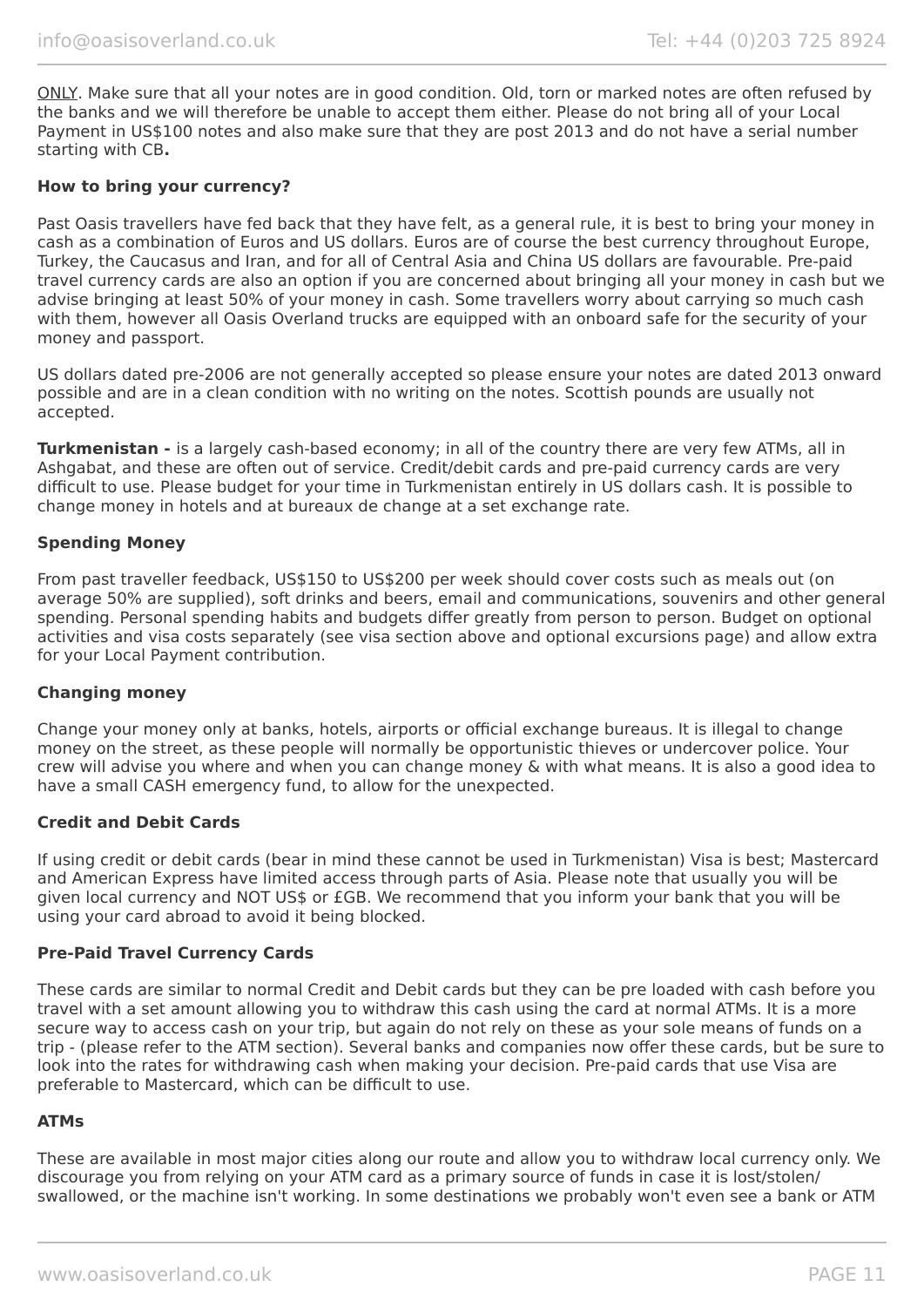for days on end. Even where do find them, they cannot always be relied upon - things change, and ATMs don't always work! Besides memorising your PIN, it is also important to be aware of your daily withdrawal limit and bank withdrawal costs.

#### **Tipping**

Is often expected and relied upon. It is often more than a reward for services well done, but, as wages are extremely low, it is an accepted means of supplementing an income. If you would like to leave a tip for any activity/individual, you could organize this as a group and give a tip at the end. A recommended amount for restaurants is usually 10% of your total bill and similar for activities. Some countries also add an extra Government tax on restaurant bills.

Because it can be difficult to know what to tip, and because it has such importance in some areas both economically and culturally, there may be times and activities for which your crew will make it clear what level of tipping is 'customary/expected'. They may also be quite enthusiastic or assertive in encouraging you to take account of these suggestions. This is motivated by the knowledge of how important tipping can be, and the offence or confusion that can be caused when local people are tipped poorly. In the end, tipping remains at the discretion of the individual, but our crew will continue to advise on normal or average rates, and we would ask you to carefully consider the economic or personal impact of being seen as 'under tipping'. We know that many who travel with us are on a tight budget, but ask you to consider that those we work with locally may also face financial hardship, and also work very hard to try to give you unrivalled service/ experiences.

As a very rough guide, we would suggest that you budget for an amount equal to 10% of the local payment for your trip, plus 10% of the cost of any of the listed optional excursions that you wish to do. The amounts you end up tipping may vary from a rigid 10%, but hopefully this will help you budget in general.

In the past we have been asked by travellers about tipping your Oasis Crew. If you choose to do this, it would be budgeted separately from the above. Our guys work very hard at making your trip a great travel experience. Working overseas can often be challenging and they are pretty much on call for you 24 hours a day, so it's appreciated as a thank you for hard work and good service, but of course not mandatory. Our suggestion is to budget around US\$1 a day.

### **CLIMATE**

You will experience a variety of climates and weather conditions in Asia. At times it can be **very hot**, with temperatures reaching 40°C or higher in the deserts of Turkmenistan, Uzbekistan and China. On the other hand, it can get **very cold**, dropping to -5°C or lower in the mountains of Kyrgyzstan and Georgia. Though much of the trip will pass through dry areas where rainfall is rare, you will also travel in regions that can have rainfall year-round or at times even snow. So it is important to bring suitable clothing and camping equipment for all conditions. **[View Central Asia Climate Chart](https://www.oasisoverland.co.uk/central-asia-climate-chart)**

The climate in South East Asia is tropical, with high temperatures and generally quite humid year-round with rainfall is common, especially in the afternoon. The rainy season lasts roughly from May to October, but even during this time of year the rains usually take the form of short, heavy showers.

### **WHAT TO TAKE**

The less you take the less you have to pack, wash & lug home & you can always pick up extras along the way. Most people make the mistake of bringing too much gear. Clothes washing or laundry facilities will be available at least once a week. You will be travelling in the heat & camping in the cold, so bring clothes for all climates; rough stuff is best. Pack according to season: allowing for extremes in temperature (from the constant baking heat in the dry season to the cold and occasional frost overnight in some areas) Make sure that you bring your gear in a traditional soft sided 70 - 90L rucksack or holdall - suitcases are not suitable. **Remember baggage is limited to 20kg per person plus one day bag.**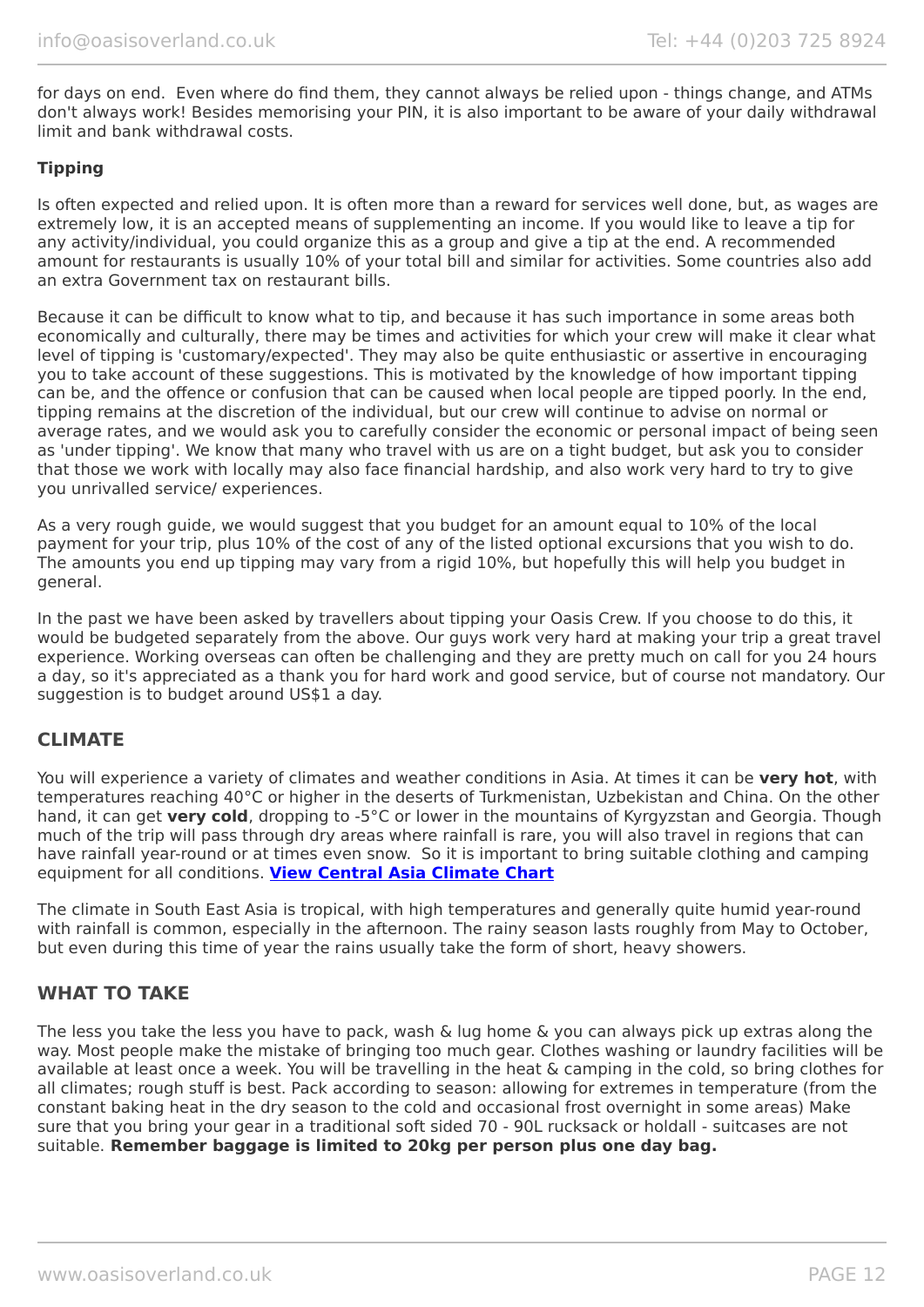- Sleeping Bag 3 to 4 season bag, depending on season, & sleep sheet
- Foam sleeping mat or thermarest & repair kit
- Small day-pack or small bag to carry daily items
- Soft rucksack or holdall (NOT rigid suitcase)
- Water bottle for personal use we recommend Water-to-Go (see below Responsible Travel)

- One pair of trainers or boots
- Sandals/flip flops/jandals/thongs
- Underwear/socks
- T shirts/shirts
- Shorts/swimwear
- Jeans/trousers/jog pants/leggings
- Skirt or dress
- Sweat shirt/jumper
- Jacket/fleece & waterproof jacket

#### **Equipment Toiletries - Most available to buy on trip**

- Soap, shampoo, toothbrush/paste, antibacterial hand wash, lip balm & moisturiser
- Sun block  $35 +$  after sun, hat & sun glasses
- Tampons (can buy in most places)
- Contraception

#### **Clothes Personal Effects**

- Camera with protective case, spare batteries, film/memory card
- Torch & spare batteries (head torch is best)
- Travel adaptor plug/charger (for cameras & mobile phone batteries)
- Money belt
- Personal stereo there is a stereo on the truck with iPod/MP3 adaptors
- Towel &/or sarong

**What to wear** - Keeping your arms, shoulders and legs covered will go a long way to prevent causing offence and hassle to yourself. This is true for men as well as women (especially in predominantly Muslim countries). Avoid wearing tight or revealing clothing, but generally on some beaches you can wear what you like. Attitudes range from fairly liberal in such places as the Mediterranean coast, to extremely conservative in some of the small towns elsewhere.

**Kyrgyzstan -** if your trip goes to Kyrgyzstan bear in mind that we mostly camp at high altitude and you can expect it to get very cold! Please bring warm clothing and a suitable sleeping bag for temperatures that may at times reach below freezing.

### **Recommended Medical Kit List**

- Antiseptic ointment/
- Antihistamine cream & tablets • Nurofen or equivalent pain-
- killer
- Eye-drops/bath
- Anti-diarrhoea treatment
- A couple of bandages (elasticated & triangular)
- Medication for personal
- allergies/asthma etc
- Insect repellent containing Deet
- Re-hydration sachets/vitamin tablets
- Assorted plasters
- 1 Course of malaria treatment
- Some suitable antibiotics as recommended by your doctor for infected cuts or to treat severe dysentery
- Malaria Tablets see Vaccinations & Health section

Even though our trucks are equipped with a comprehensive medical kit, we advise you to bring a small personal medical kit as our truck kit is not for general everyday use. It will also be your responsibility to carry your kit on included excursions and optional activities as some local operators may not have medical kits to hand.

### **PHOTOGRAPHY AND ELECTRICAL EQUIPMENT**

**Cameras (incl. Digital & Video Cameras) -** An easy to use 'point and shoot' will get you some good photos. For memorable shots, it may be worthwhile investing in an SLR camera, but be sure to get some practice in before the trip! Most towns and cities have internet cafes where you can download onto CD/ internet sites - but don't rely on it. Internet speeds can be slow for uploading photos to social media or the Cloud.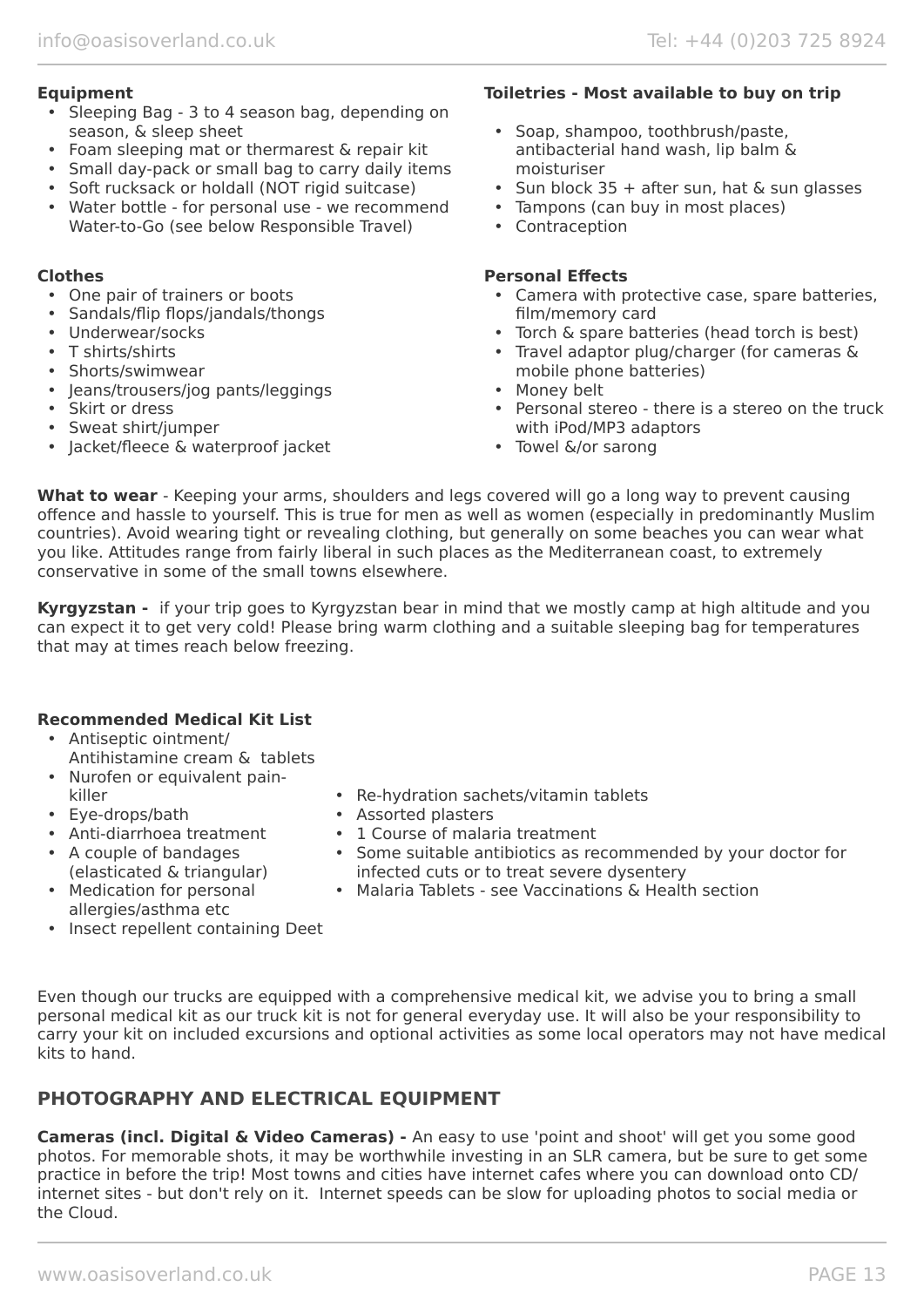**Photography -** Be aware of your surroundings when taking photographs and filming. Some locations will be sensitive or have local laws banning photography. For example it is usually forbidden to use cameras at borders or around government buildings, military installations, bridges and airports or to take photos of local officials. If you do take photos or film where it is not permitted you may find yourself being questioned by irate officials who may decide to confiscate your camera or instruct you to delete all the images/footage on your device. If in doubt ask for permission, or if there is no-one to ask use some common sense.

**Drones -** As the use of drones becomes more common, countries throughout the world are gradually updating their laws and restrictions on usage. The specific regulations will vary from one country to another, so do check the UK Foreign and Commonwealth Office advice for the latest information. As with cameras, use your common sense if you do use a drone and avoid operation in sensitive areas. If you plan to bring a drone on your trip with us please contact us first to ensure there will be a suitable place to store it while on your trip.

**Electrical charging & power supply -** It may be difficult to find a power source for charging at times, so a spare battery is a must.

Consider a 12V in-car charger (our vehicles are equipped with a couple of 12 volt cigarette lighter charger sockets - truck trips only) or bring along your 230V mains charger and travel adaptor plug for use at some of the hotels, hostels and campsites we stay at.

NOTE: 12V - 230V inverters cannot be used on our vehicles because of the power drain they cause.

Log onto **[www.whatplug.net](http://www.whatplug.net/)** for information regarding the different electrical plugs and voltage used in each country.

### **CONTACTING HOME**

The internet and WiFi are available in many towns / cities you will visit. Do bear in mind that the connections can be unreliable and will not always be as fast as you are used to at home. If a lot of people try to use the internet at the same time the speed will be slower still, especially if trying to make Skype calls or upload photos / videos. During periods of the trip where we are wild camping, internet will be less common.

Some travellers choose to take an unlocked mobile phone with them and buy local SIM cards in each country, allowing them to use mobile data. If you particularly want or need regular internet access this may be a good option. Telephone calls can be expensive usually £1 to £5 for a three minute call.

**Online Diaries** - A great variety of free "travel blogs" are now available online, they are a good way of keeping relatives and friend up to date with what you are doing and a good place to upload photos, collecting messages as well as keeping a record for yourself.

### **RESPONSIBLE TRAVEL**

#### **Before you go**

- Remove unnecessary packaging before you go waste disposal facilities are often stretched or non existent in the places we visit. To avoid unnecessary pollution of local water supplies take environmentally friendly toiletries with you.
- Why not invest in a wind-up or solar-powered torch or media player before you travel or at least rechargeable batteries.
- Learn some of the local language and read up on the local history/culture before you go. You'll get so much more out of your trip.
- Why not pack some pens/pencils exercise books in your rucksack and they can be donated to a local school or project while you're away. You can also purchase these items cheaply, locally which will help local businesses.
- Take a sturdy water bottle with you from home that you can re-use throughout your trip. We carry large quantities of purified water with us on our Expedition vehicles and it is much better for the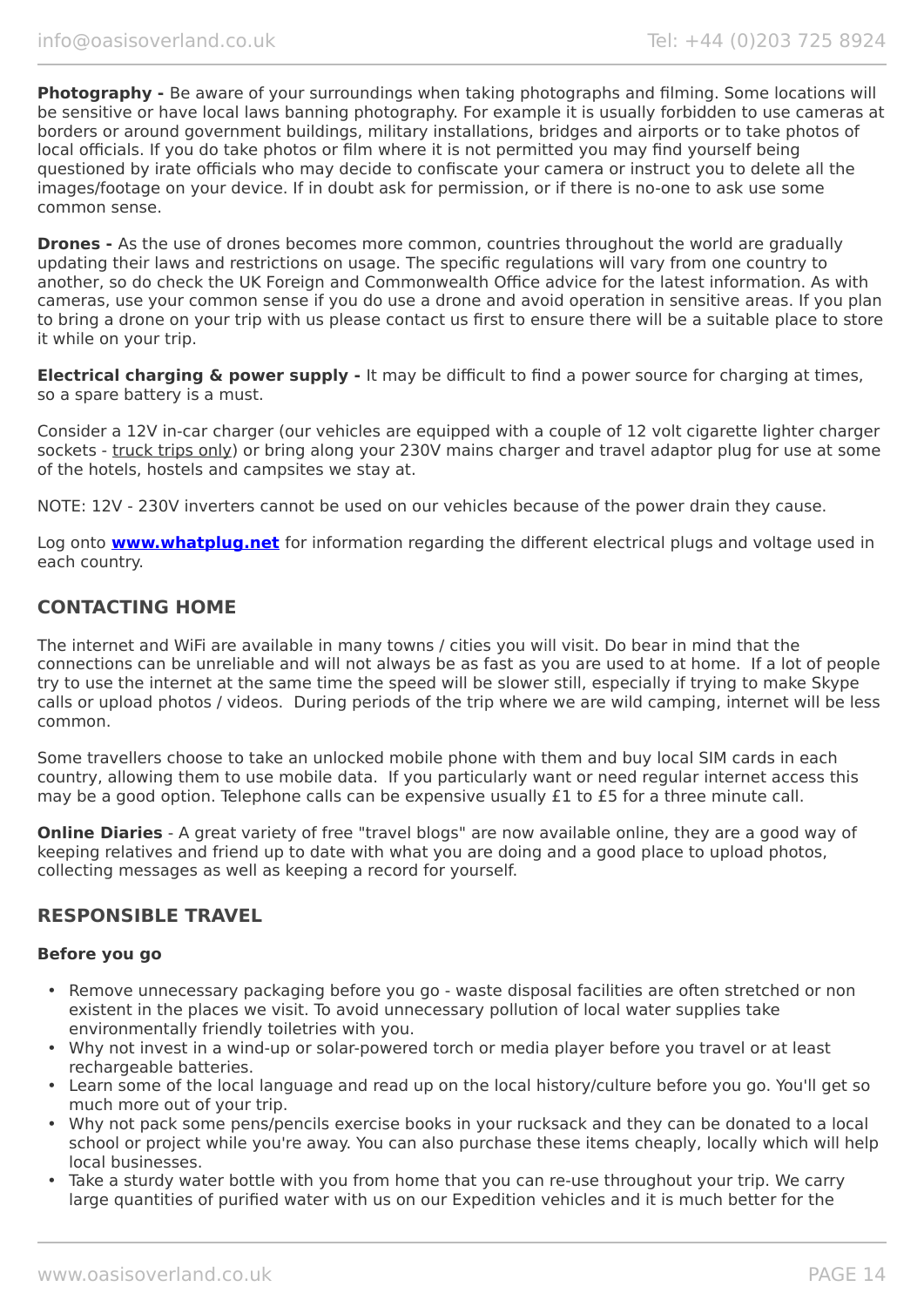environment if you drink this, rather than purchase bottled water along the way. (It also saves you money).

• Water-to-Go: Oasis Overland have partnered with Water-to-Go to help reduce the number of plastic water bottles consumed during a trip. Water-to-Go is a filtration system that eliminates over 99.9% of all microbiological contaminants including viruses, bacteria, chemicals and heavy metals from any non-salt water source. Click here and enter the code OASIS15 to purchase your **[Water-to-Go](https://watertogo.eu/partnerships/oasisoverland/)** products at 15% discount. Water-to-Go will then donate a further 15% to Oasis Overland Charity projects.

#### **While you're travelling**

From experience gained in running trips, we have developed our own practical and manageable environmental policy which all of our crew practice on the trips we operate, and they will share this information with you at the start of your trip. We welcome your input on this, plus any new ideas you may have, to improve our existing procedures. As a guide here's a few tips to bear in mind.

- Don't waste water. It is a scarce resource in many of the places our trips visit. On all our Ultimate and Overland Expeditions we carry large quantities of purified water with us. We encourage you to refill your own water bottles from this supply, rather than purchase bottled water along the way-much more environmentally friendly and saves you money.
- Never buy endangered species or endangered habitat products. Apart from the fact of it being illegal it also encourages the trade to continue.
- Look after and preserve the areas we visit. Be careful about stepping on coral reefs or trekking on undesignated tracks.
- Buy locally made crafts and products helping to support the local economy.
- Don't feel when bargaining that you have to get the cheapest price possible just for the sake of it. Pay what the item is worth to you & don't worry about what someone else has paid.
- Try the local food and drinks this will help to support local farmers and food sellers. Sitting in a local cafe is also a great way to meet local people.
- Dispose of litter appropriately on your trip. This includes cigarette butts. Not only does litter look unsightly it can be lethal to wildlife.
- Where any toilet facilities exist, however unsavoury they might seem to you, they should be used. Where they do not, always bury your waste and make sure it is never near (at least 30m) a water source.
- When game viewing do not encourage your guides to get too close to the wildlife so that their natural behaviour is impeded.
- Respect local customs, traditions and beliefs of the people in the different regions that you travel through.
- Do not take photos of people, ritual events or special places unless you have asked first. Dress appropriately according to local codes and show respect around religious festivals.
- Recycling is almost non-existent in many of the areas and countries we visit we do the best we can with limited resources & space on our vehicles.
- For books dedicated to travelling more responsibly & ethically see: **[www.tourismconcern.org.uk](https://www.tourismconcern.org.uk/)**

**Community Projects** - Oasis are active in raising awareness and providing support to a number of projects and local schools where we believe we can make a positive difference. More information on the **[projects we support](https://www.oasisoverland.co.uk/responsible-travel/charities-we-support)**.

### **SECURITY**

The UK Foreign and Commonwealth Office (FCO) offer country-specific advice, regarding not only security but also entry regulations, local laws and customs and health. We strongly recommend all travellers visit the FCO website, or the equivalent in their home country, to familiarise themselves with local conditions and issues in the countries they plan to visit before committing to a trip with us. You can view their website [here.](https://www.gov.uk/foreign-travel-advice)

If you have any questions at all about the safety or security of your trip, please do not hesitate to contact us and we will be happy to discuss your trip in more detail.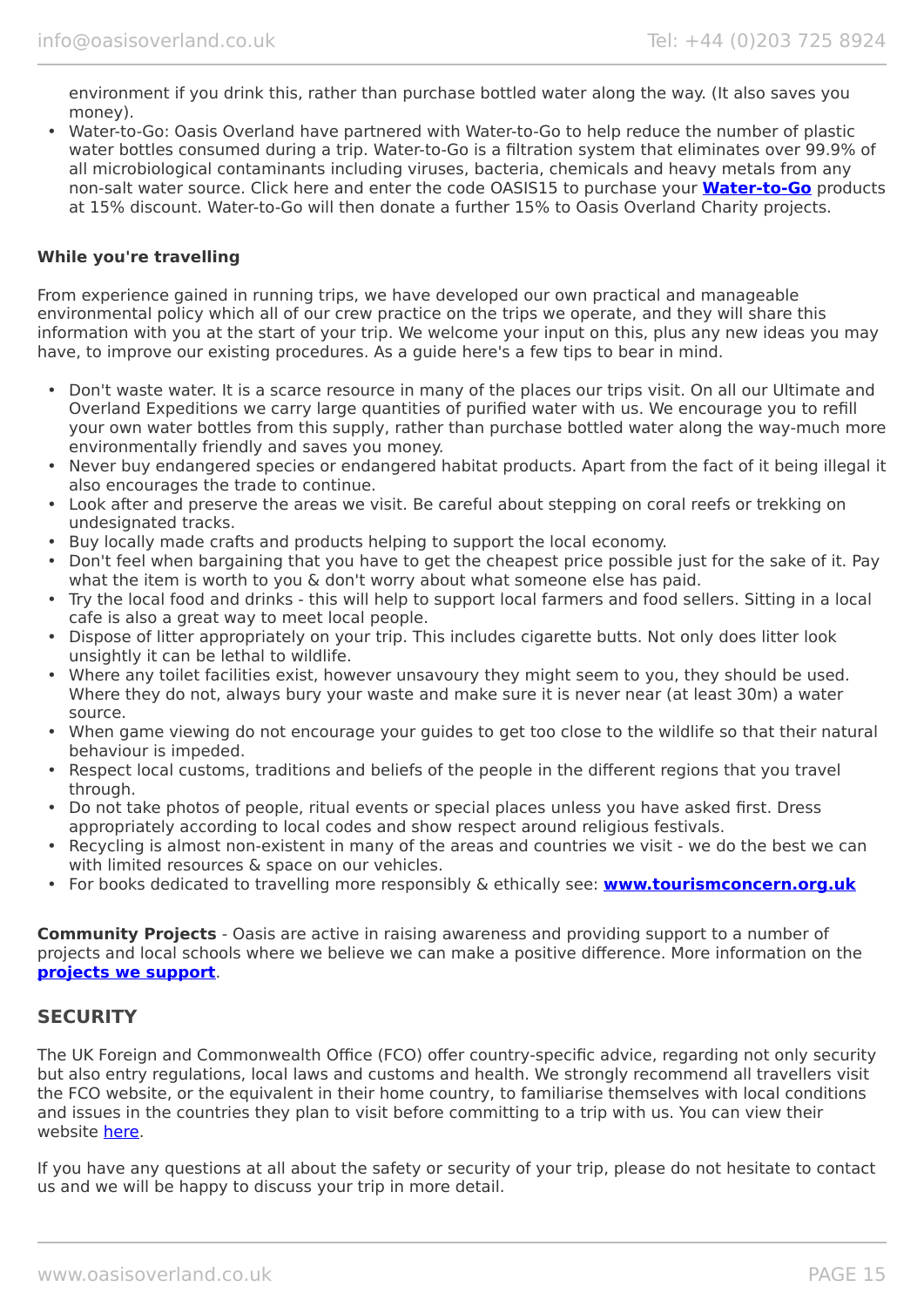**In cities** - All major cities have their share of petty crime (just like our cities) and sensible precautions need to be taken. Wearing expensive looking jewellery or watches and carrying cameras will draw unnecessary attention to you. Leave valuables such as passports and excess money in your hotel safe or truck safe (we recommend carrying a copy of your passport details page at all times). You may find a simple money belt is more discreet than a bag. Always be aware of your surroundings and when approached by people you do not know, use your common sense. At night in cities it's best to use a taxi, rather than walking around the streets, single women in particular need to be careful and we would suggest that it is safer to be in a group.

**On board the truck** - Each vehicle is fitted with a hidden, lockable safe to be used for money, passports and important documents. Group members will be responsible for the safe and Oasis Overland cannot accept any liability for clients' personal or monetary contents kept in the safe or on board the truck. We advise you to not take items of value that are not essential for the journey. In certain areas a roster may be drawn up for the group to share the task of guarding and keeping the vehicle secure.

### **WHAT TO EXPECT**

### **LIFE ON THE ROAD**

#### **Expedition Travel**

Firstly expect the unexpected! If you are looking for a set itinerary where everything runs smoothly, then this is not the kind of trip for you. Our itineraries can change due to local circumstances, and in such situations we will always try to minimise any disruption, but bear in mind that from time to time events happen outside our control. It is this very unpredictability which makes each expedition different, exciting and one of the most adventurous things that you will possibly ever do! As part of this adventure you will be expected to have an active involvement in the day to day running of the trip, be part of the group and get stuck in and help with various tasks, whether it's cooking meals over open fires, pitching your tent or keeping the truck clean and tidy.

#### **Expedition Vehicle**

The Oasis expedition truck will be your new home giving you a comfortable & secure base with which to experience your trip. We use a purpose built truck which has been converted especially for this expedition, which passes through all types of terrains from soft sand, mud, rock and potholed roads to tarseal. It is reassuring to know that these vehicles can handle the tough conditions that they are put through. The truck is equipped with all of the equipment we may need en-route, including a professionally compiled expedition Medical Kit, large water & fuel carrying capacities, an extensive range of spare parts as well as the kitchen sink, (well almost!) so all you need is your sleeping bag, a roll mat and your own personal gear!

#### **Seatbelts**

All Oasis Overland trucks are fitted with seatbelts. For your own safety and security we recommend that travellers wear these at all times whilst the vehicle is moving. Most of our overland trucks also have a 'beach area' which is a chill out zone to be used when the truck is not moving.

#### **Accommodation**

Accommodation is split throughout this trip between simple hotels and hostels and camping. The variety of accommodation provided is great and often a totally unique experience, including bush camps with no facilities, yurts and simple village pensions. Some are well managed and some very basic. Oasis uses roomy three-person tents but only for two people. They are specially made for us to meet the tougher conditions of an expedition trip and have mosquito netting sewn into the door and windows. It would also be a good idea to bring your own freestanding mosquito net so as to give you the freedom of sleeping under the stars at night. At bush camps you will be living off the truck, so there will be no showers or en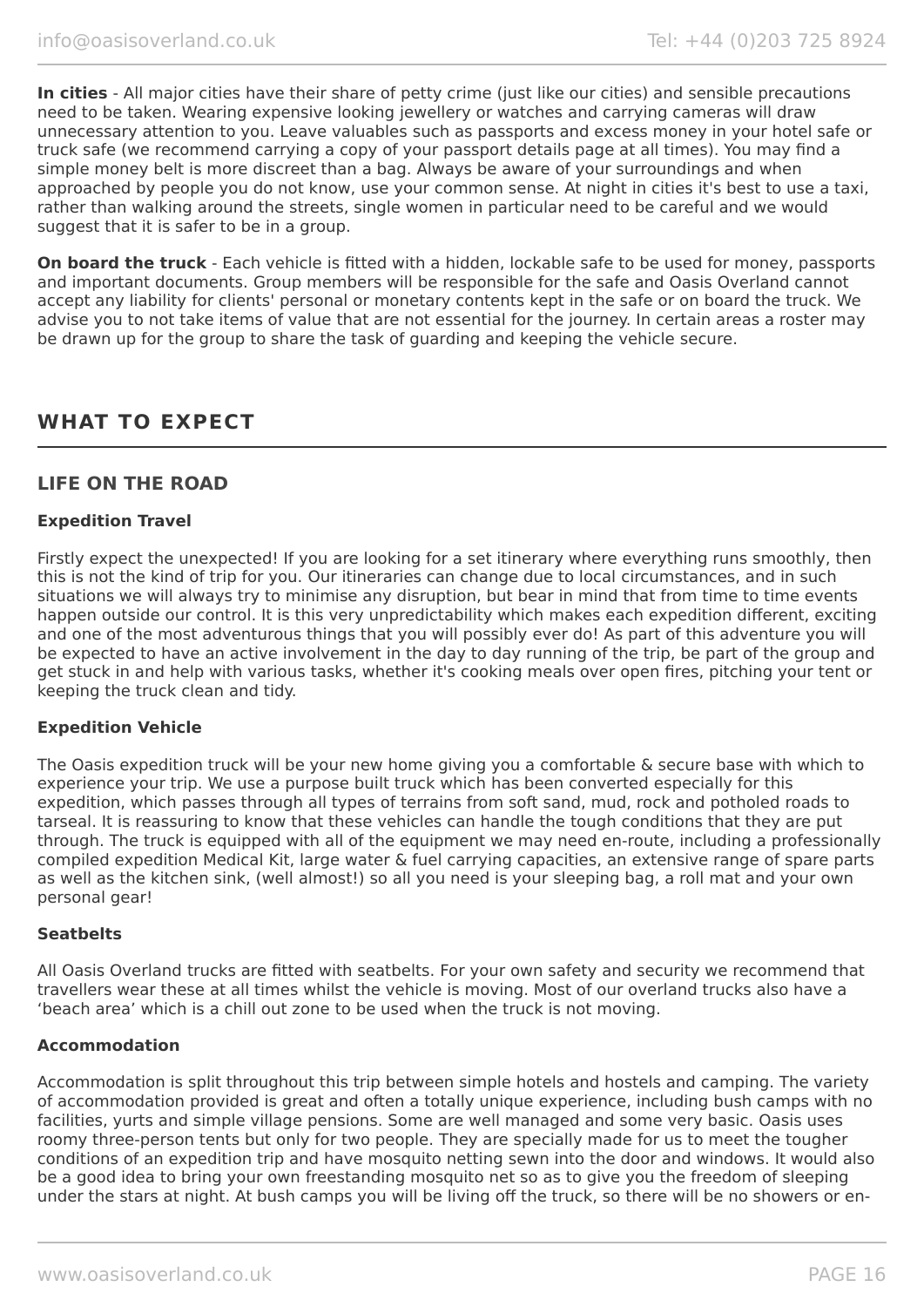suite facilities, so digging your own toilet pit with the shovels supplied is essential!

#### **During the day**

As a guide driving days normally start at about 8am and finish at about 5pm, with stops for lunch and buying food, seeing local sights etc. We won't be driving every day, although there are times when we will drive for more than one day, and very occasionally a few long drives of about 4 to 5 days. We will then stop for a few days and you will have free time to explore, meet local people, do some optional activities or just relax and do your own thing. Expect to sometimes get dusty & dishevelled during the day and although you will be able to shower most nights (except at bush camps), not all camps will have hot showers.

#### **Meals & cook groups**

When 'on the road' with the expedition vehicle or camping, we usually cook using gas or over open fires in a rota system and you can expect to cook in a group of two or three people approximately once every ten days depending on the number of people on trip and whereabouts you are. Your cook group will have to decide on what to cook, utilise stocks from the truck stores and locally obtain ingredients from markets, shops etc and rustle up a meal. But don't worry if you're not a Gordon Ramsay as the rest of the group and the Tour Leader usually lend a helping hand. Here is an idea of what to expect at meal times:

**Breakfasts** - Usually simple - we help ourselves to cereal, toast, hot drinks and on occasion we will splurge with a cooked breakfast.

**Lunch** - Cold and usually quick. The cook group will put out bread, tinned supplies and maybe make a salad.

**Dinner** - Cooks come into their own in the evening and will always attempt to cook up some delights. When the truck is parked up for a few days in a town or city most people usually like the option to eat out at local restaurants - so we often don't cook all meals when at these locations. Meals whilst staying in Hotels/Hostels/Pensions are not included in the local payment price.

**Vegetarian/Vegan/Celiac /Gluten & Lactose intolerance** - Our Tour Leaders will always do their best to cater for any dietary requirement or intolerance whenever possible. However we do not cater for fussy eaters. It must be remembered that the variety of dishes available may not be the same as available to meat eaters. If there is anything in particular you require in your diet or because of an allergy or would miss from home, it would be best to bring these with you, as these cannot be purchased with normal Local Payment funds due to the high cost of these specialised and often imported foods.

Remember that when eating out in local restaurants & hotels that the vegetarianism or food allergies / intolerances, is still not widely known about or understood by many local people. i.e Vegetarians or Vegans will often be offered fish or chicken in error. Most large towns and cities, or areas used to tourists, will often have more choice but please be aware that it will probably not be as varied as you are used to when eating out at home. Travellers with food allergies or specific dietary requirements may find it useful to bring with them some notes in the local language, explaining their needs which they can then show to the restaurant staff. These can be bought online or simply use Google Translate and print one off!

#### **In the evenings**

When at a bushcamp or campsite where you and your tent buddy will put up the tent, and then lend a hand with getting out the tables, stools, firewood and water containers. The fire grates need to be taken out, the fire lit and someone can fill the kettle and make hot drinks while the cook group prepares the evening meal. Then just sit back & chill and enjoy the rest of your evening!

#### **Oasis Crew**

We usually have two crew whose duties are extensive and quite demanding, with challenges ranging from driving in difficult terrains and conditions, maintaining the expedition vehicle to a very high standard, to organising visas and border crossings, arranging accommodation, pre-booking some excursions and guides, helping with shopping and cooking as well as finding the best deals, socializing and making sure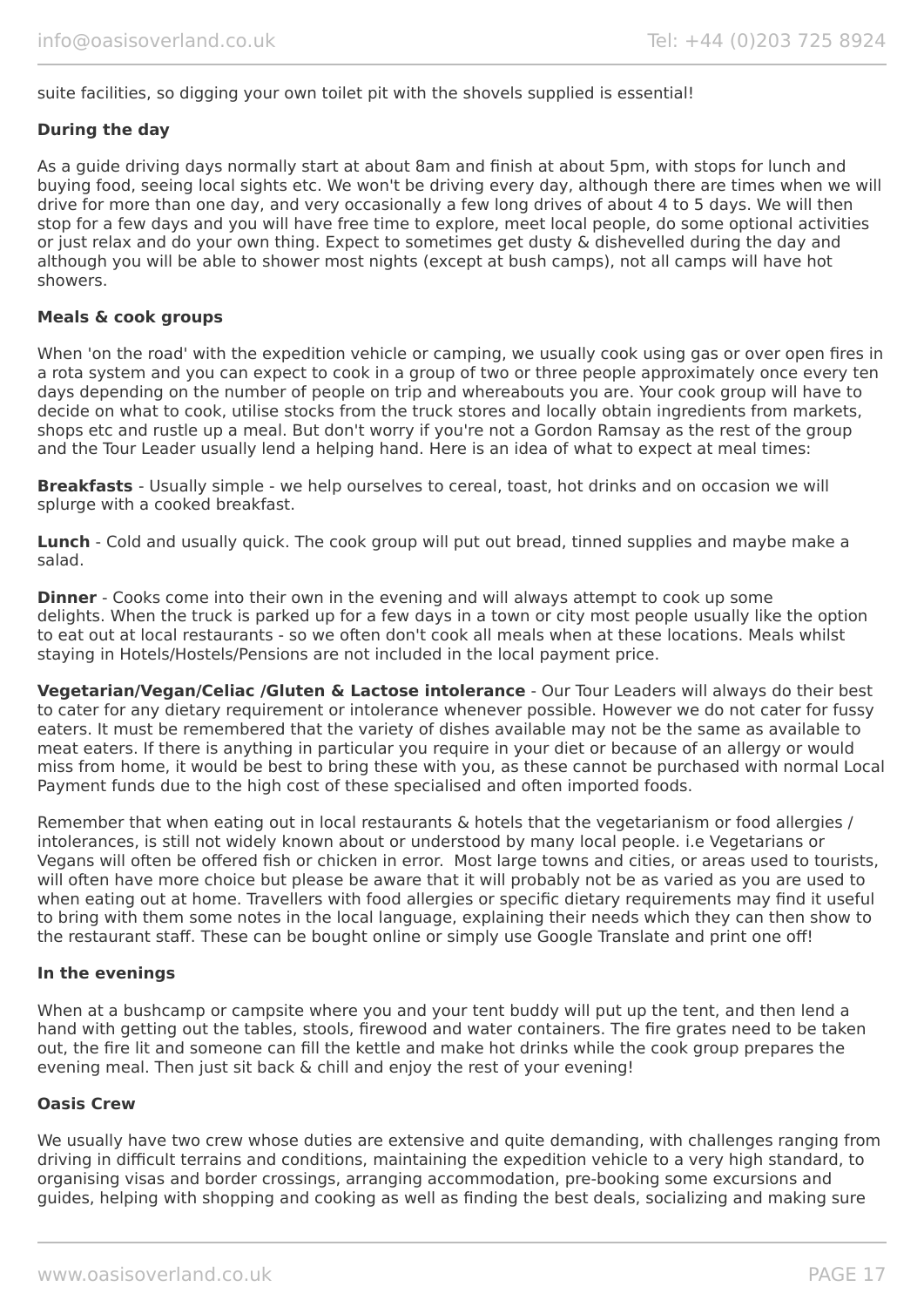everything runs as smoothly as possible. While our crew are usually experienced and knowledgeable of the countries through which we travel, they are not tour, nature or wildlife guides as such, but they will be more than willing to pass on any interesting and useful information that they have acquired whilst on the road. An equally rewarding way to gain a better insight into the wildlife, cultural and historical diversity of the countries we travel through, is by talking to the local people and using local guides.

#### **Itinerary**

Because Oasis Overland do not operate normal 'package holidays' the itineraries given cannot be guaranteed to run exactly as outlined. However, it is rare that we have to make major changes and in the event that we do this will be discussed with you either before or during the trip. It is important to bear in mind that should it not be possible to enter a certain country due to safety concerns, visa problems or political turmoil etc, and it becomes necessary to fly over a country in order to continue a trip, that all costs for flights will be borne by you and not Oasis. Should it not be possible for an Oasis trip to begin from a scheduled starting city due to border closures, civil unrest etc, Oasis will make all reasonable efforts to begin the trip from an alternative location. However, all additional costs that you may incur in travelling to the alternative location will be paid by you or your insurance company and not Oasis.

Optional Excursions are paid for on the day and organised during your trip, so you can decide whilst travelling which activity you may want to do. Prices listed are only a guide and may be dependant on fluctuating exchange rates and minimum numbers. Please see below for more details.

## **OPTIONAL EXCURSIONS**

### **TURKMENISTAN**

| <b>Title</b>                 | <b>From Price</b> |
|------------------------------|-------------------|
| Arch of Neutrality, Ashgabat | US\$1.5           |
| Carpet Museum, Ashgabat      | <b>US\$9</b>      |
| National Museum, Ashgabat    | US\$11            |

### **UZBEKISTAN**

| <b>Title</b>                          | <b>From Price</b> |
|---------------------------------------|-------------------|
| The Registan, Samarkand               | US\$15            |
| The Ark, Bukhara                      | US\$2.5           |
| Khiva Tourist Ticket to Various Sites | US\$12            |
| Kalon Minaret, Bukhara                | US\$3             |

### **KYRGYZSTAN**

| <b>Title</b>                                            | <b>From Price</b> |
|---------------------------------------------------------|-------------------|
| Ulak Tartysh (Kyrgyz Polo) Per Person, Number Dependant | US\$20            |